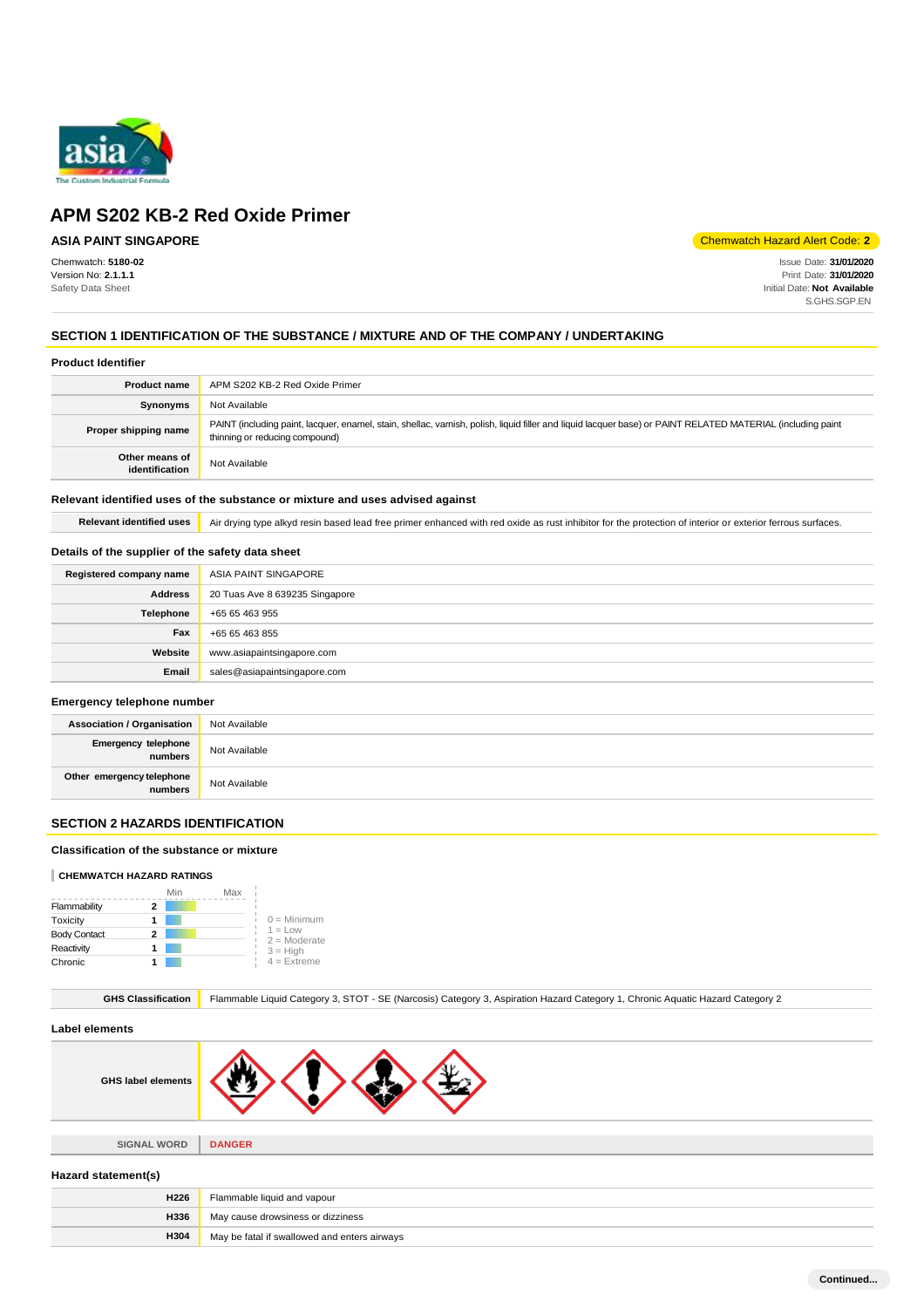**H411** Toxic to aquatic life with long lasting effects

| <b>Precautionary statement(s) Prevention</b> |                                                                                                |  |
|----------------------------------------------|------------------------------------------------------------------------------------------------|--|
| P210                                         | Keep away from heat, hot surfaces, sparks, open flames and other ignition sources. No smoking. |  |
| P271                                         | Use only outdoors or in a well-ventilated area.                                                |  |
| P240                                         | Ground/bond container and receiving equipment.                                                 |  |
| P241                                         | Use explosion-proof electrical/ventilating/lighting/intrinsically safe equipment.              |  |
| P242                                         | Use only non-sparking tools.                                                                   |  |
| P243                                         | Take precautionary measures against static discharge.                                          |  |
| P261                                         | Avoid breathing dust/fume/gas/mist/vapours/spray.                                              |  |
| P273                                         | Avoid release to the environment.                                                              |  |
| P280                                         | Wear protective gloves/protective clothing/eye protection/face protection.                     |  |

## **Precautionary statement(s) Response**

| P301+P310      | IF SWALLOWED: Immediately call a POISON CENTER/doctor/physician/first aider                         |  |
|----------------|-----------------------------------------------------------------------------------------------------|--|
| P331           | Do NOT induce vomiting.                                                                             |  |
| P370+P378      | In case of fire: Use alcohol resistant foam or normal protein foam for extinction.                  |  |
| P312           | Call a POISON CENTER/doctor/physician/first aider/if you feel unwell.                               |  |
| P391           | Collect spillage.                                                                                   |  |
| P303+P361+P353 | IF ON SKIN (or hair): Take off immediately all contaminated clothing. Rinse skin with water/shower. |  |
| P304+P340      | IF INHALED: Remove person to fresh air and keep comfortable for breathing.                          |  |

#### **Precautionary statement(s) Storage**

| P403+P235 | Store in a well-ventilated place. Keep cool.                     |  |
|-----------|------------------------------------------------------------------|--|
| P405      | Store locked up.                                                 |  |
| P403+P233 | Store in a well-ventilated place. Keep container tightly closed. |  |

#### **Precautionary statement(s) Disposal**

**P501** Dispose of contents/container to authorised chemical landfill or if organic to high temperature incineration

## **SECTION 3 COMPOSITION / INFORMATION ON INGREDIENTS**

#### **Substances**

See section below for composition of Mixtures

#### **Mixtures**

| <b>CAS No</b> | %[weight] | Name                                        |
|---------------|-----------|---------------------------------------------|
| 64742-82-1    | $30 - 40$ | naphtha petroleum, heavy, hydrodesulfurised |
| 1309-37-1     | $10 - 20$ | red iron oxide                              |
| 1330-20-7     | $5 - 10$  | xylene                                      |

## **SECTION 4 FIRST AID MEASURES**

| Description of first aid measures |                                                                                                                                                                                                                                                                                                                                                                                                                                                                                                                                                                                                    |  |  |  |
|-----------------------------------|----------------------------------------------------------------------------------------------------------------------------------------------------------------------------------------------------------------------------------------------------------------------------------------------------------------------------------------------------------------------------------------------------------------------------------------------------------------------------------------------------------------------------------------------------------------------------------------------------|--|--|--|
| <b>Eye Contact</b>                | If this product comes in contact with the eyes:<br>Immediately hold eyelids apart and flush the eye continuously with running water.<br>Ensure complete irrigation of the eye by keeping eyelids apart and away from eye and moving the eyelids by occasionally lifting the upper and lower lids.<br>▶ Continue flushing until advised to stop by the Poisons Information Centre or a doctor, or for at least 15 minutes.<br>Transport to hospital or doctor without delay.<br>$\blacktriangleright$ Removal of contact lenses after an eye injury should only be undertaken by skilled personnel. |  |  |  |
| <b>Skin Contact</b>               | If skin contact occurs:<br>Immediately remove all contaminated clothing, including footwear.<br>Flush skin and hair with running water (and soap if available).<br>▶ Seek medical attention in event of irritation.                                                                                                                                                                                                                                                                                                                                                                                |  |  |  |
| Inhalation                        | If fumes or combustion products are inhaled remove from contaminated area.<br>Lay patient down. Keep warm and rested.<br>▶ Prostheses such as false teeth, which may block airway, should be removed, where possible, prior to initiating first aid procedures.<br>▶ Apply artificial respiration if not breathing, preferably with a demand valve resuscitator, bag-valve mask device, or pocket mask as trained. Perform CPR if<br>necessary.<br>Transport to hospital, or doctor.                                                                                                               |  |  |  |
| Ingestion                         | If swallowed do NOT induce vomiting.<br>F If vomiting occurs, lean patient forward or place on left side (head-down position, if possible) to maintain open airway and prevent aspiration.<br>• Observe the patient carefully.<br>▶ Never give liquid to a person showing signs of being sleepy or with reduced awareness; i.e. becoming unconscious.<br>$\blacktriangleright$ Give water to rinse out mouth, then provide liquid slowly and as much as casualty can comfortably drink.                                                                                                            |  |  |  |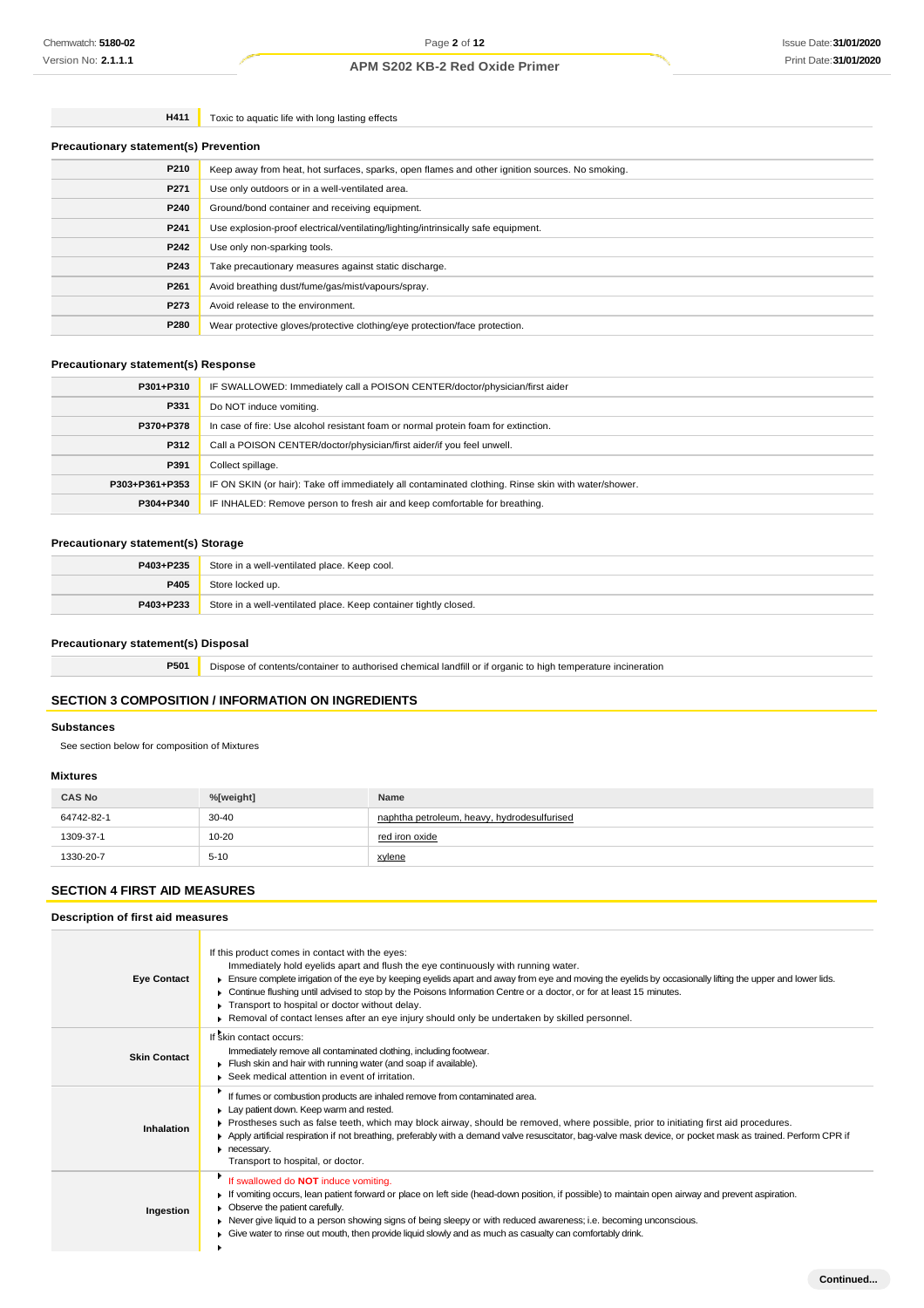- ▶ Seek medical advice.
- Avoid giving milk or oils.
- ▶ Avoid giving alcohol.
- If spontaneous vomiting appears imminent or occurs, hold patient's head down, lower than their hips to help avoid possible aspiration of vomitus.

#### **Indication of any immediate medical attention and special treatment needed**

Any material aspirated during vomiting may produce lung injury. Therefore emesis should not be induced mechanically or pharmacologically. Mechanical means should be used if it is considered necessary to evacuate the stomach contents; these include gastric lavage after endotracheal intubation. If spontaneous vomiting has occurred after ingestion, the patient should be monitored for difficult breathing, as adverse effects of aspiration into the lungs may be delayed up to 48 hours.

For acute or short term repeated exposures to iron and its derivatives:

- Always treat symptoms rather than history.
- In general, however, toxic doses exceed 20 mg/kg of ingested material (as elemental iron) with lethal doses exceeding 180 mg/kg.
- Control of iron stores depend on variation in absorption rather than excretion. Absorption occurs through aspiration, ingestion and burned skin.
- Hepatic damage may progress to failure with hypoprothrombinaemia and hypoglycaemia. Hepatorenal syndrome may occur.
- Iron intoxication may also result in decreased cardiac output and increased cardiac pooling which subsequently produces hypotension.
- > Serum iron should be analysed in symptomatic patients. Serum iron levels (2-4 hrs post-ingestion) greater that 100 ug/dL indicate poisoning with levels, in excess of 350 ug/dL, being potentially serious. Emesis or lavage (for obtunded patients with no gag reflex)are the usual means of decontamination.
- Activated charcoal does not effectively bind iron.
- Catharsis (using sodium sulfate or magnesium sulfate) may only be used if the patient already has diarrhoea.
- ▶ Deferoxamine is a specific chelator of ferric (3+) iron and is currently the antidote of choice. It should be administered parenterally. [Ellenhorn and Barceloux: Medical Toxicology] For acute or short term repeated exposures to xylene:
- Gastro-intestinal absorption is significant with ingestions. For ingestions exceeding 1-2 ml (xylene)/kg, intubation and lavage with cuffed endotracheal tube is recommended. The use of charcoal and cathartics is equivocal.
- Pulmonary absorption is rapid with about 60-65% retained at rest.
- Primary threat to life from ingestion and/or inhalation, is respiratory failure.
- Patients should be quickly evaluated for signs of respiratory distress (e.g. cyanosis, tachypnoea, intercostal retraction, obtundation) and given oxygen. Patients with inadequate tidal volumes or poor arterial blood gases (pO2 < 50 mm Hg or pCO2 > 50 mm Hg) should be intubated.
- Arrhythmias complicate some hydrocarbon ingestion and/or inhalation and electrocardiographic evidence of myocardial injury has been reported; intravenous lines and cardiac monitors should be established in obviously symptomatic patients. The lungs excrete inhaled solvents, so that hyperventilation improves clearance.
- A chest x-ray should be taken immediately after stabilisation of breathing and circulation to document aspiration and detect the presence of pneumothorax.
- ► Epinephrine (adrenalin) is not recommended for treatment of bronchospasm because of potential myocardial sensitisation to catecholamines. Inhaled cardioselective bronchodilators (e.g. Alupent, Salbutamol) are the preferred agents, with aminophylline a second choice.
	- BIOLOGICAL EXPOSURE INDEX BEI

These represent the determinants observed in specimens collected from a healthy worker exposed at the Exposure Standard (ES or TLV):

| Determinant                    | Index                | Sampling Time       | Comments |
|--------------------------------|----------------------|---------------------|----------|
| Methylhippu-ric acids in urine | 1.5 gm/gm creatinine | End of shift        |          |
|                                | 2 mg/min             | Last 4 hrs of shift |          |

#### **SECTION 5 FIREFIGHTING MEASURES**

#### **Extinguishing media**

| $\blacktriangleright$ Foam.<br>Dry chemical powder.<br>$\triangleright$ BCF (where regulations permit).<br>Carbon dioxide. |
|----------------------------------------------------------------------------------------------------------------------------|
| ▶ Water spray or fog - Large fires only.                                                                                   |
|                                                                                                                            |

#### **Special hazards arising from the substrate or mixture**

Fire Incompatibility **A** Avoid contamination with oxidising agents i.e. nitrates, oxidising acids, chlorine bleaches, pool chlorine etc. as ignition may result **Advice for firefighters** Alert Fire Brigade and tell them location and nature of hazard.

|                              | May be violently or explosively reactive.                                                                                             |
|------------------------------|---------------------------------------------------------------------------------------------------------------------------------------|
|                              | Wear breathing apparatus plus protective gloves.                                                                                      |
|                              | Prevent, by any means available, spillage from entering drains or water course.                                                       |
| <b>Fire Fighting</b>         | If safe, switch off electrical equipment until vapour fire hazard removed.                                                            |
|                              | Use water delivered as a fine spray to control fire and cool adjacent area.                                                           |
|                              | Avoid spraying water onto liquid pools.                                                                                               |
|                              | DO NOT approach containers suspected to be hot.                                                                                       |
|                              | Cool fire exposed containers with water spray from a protected location.                                                              |
|                              | If safe to do so, remove containers from path of fire.                                                                                |
|                              | Liquid and vapour are flammable.                                                                                                      |
| <b>Fire/Explosion Hazard</b> | Moderate fire hazard when exposed to heat or flame.                                                                                   |
|                              | Vapour forms an explosive mixture with air.                                                                                           |
|                              | Moderate explosion hazard when exposed to heat or flame.                                                                              |
|                              | Vapour may travel a considerable distance to source of ignition.                                                                      |
|                              | Heating may cause expansion or decomposition leading to violent rupture of containers.                                                |
|                              | On combustion, may emit toxic fumes of carbon monoxide (CO).                                                                          |
|                              | Combustion products include, carbon monoxide (CO), carbon dioxide (CO2), other pyrolysis products typical of burning organic material |
|                              |                                                                                                                                       |

#### **SECTION 6 ACCIDENTAL RELEASE MEASURES**

**Minor Spills**

#### **Personal precautions, protective equipment and emergency procedures**

- **Remove all ignition sources.**
- Clean up all spills immediately.
	- Avoid breathing vapours and contact with skin and eyes.
- Control personal contact with the substance, by using protective equipment.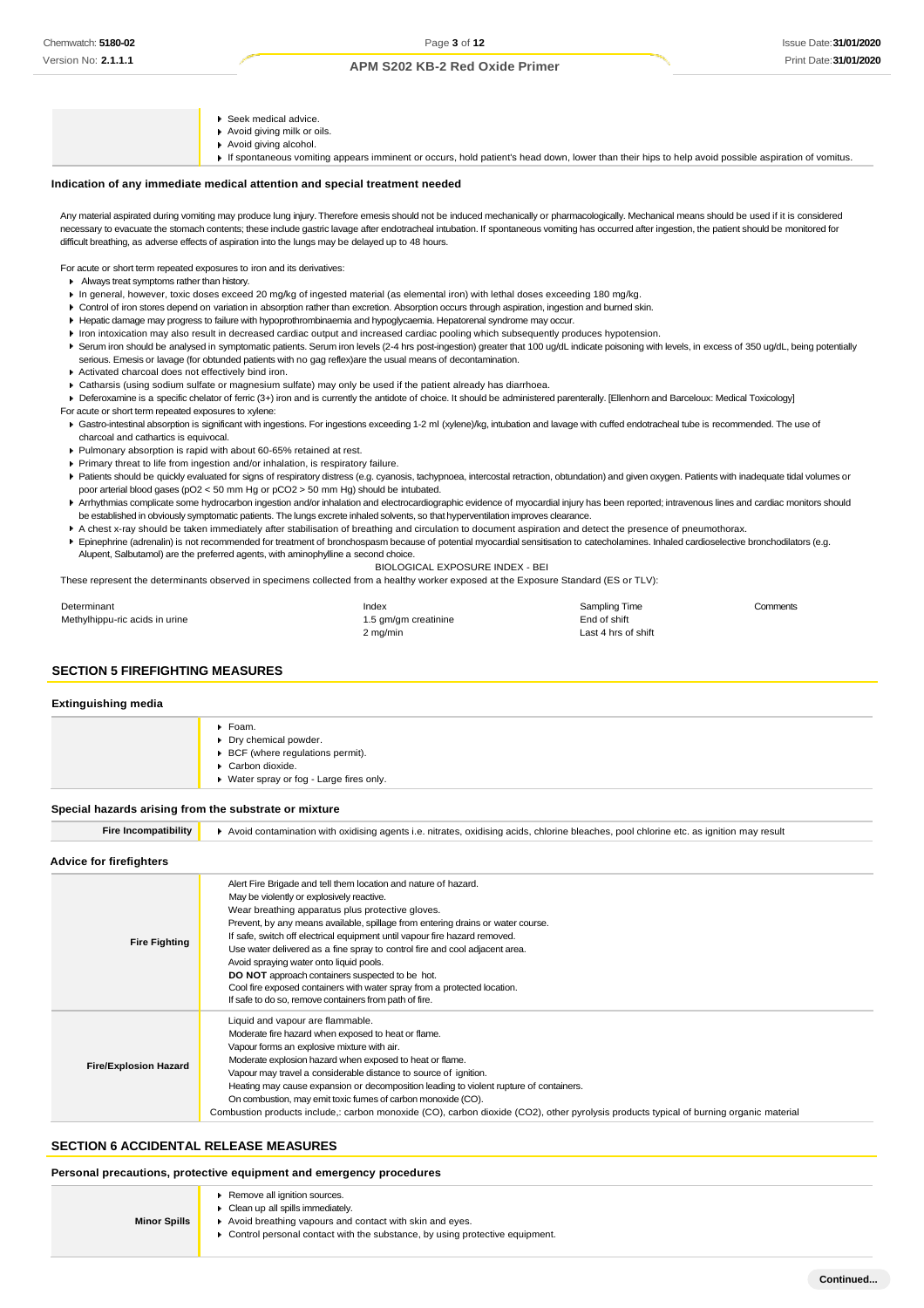|                     | Contain and absorb small quantities with vermiculite or other absorbent material. |
|---------------------|-----------------------------------------------------------------------------------|
|                     | Wipe up.                                                                          |
|                     | Collect residues in a flammable waste container.                                  |
|                     | Clear area of personnel and move upwind.                                          |
|                     | Alert Fire Brigade and tell them location and nature of hazard.                   |
|                     | May be violently or explosively reactive.                                         |
|                     | Wear breathing apparatus plus protective gloves.                                  |
|                     | Prevent, by any means available, spillage from entering drains or water course.   |
|                     | Consider evacuation (or protect in place).                                        |
|                     | No smoking, naked lights or ignition sources.                                     |
|                     | Increase ventilation.                                                             |
| <b>Major Spills</b> | Stop leak if safe to do so.                                                       |
|                     | Water spray or fog may be used to disperse /absorb vapour.                        |
|                     | Contain spill with sand, earth or vermiculite.                                    |
|                     | Use only spark-free shovels and explosion proof equipment.                        |
|                     | Collect recoverable product into labelled containers for recycling.               |
|                     | Absorb remaining product with sand, earth or vermiculite.                         |
|                     | Collect solid residues and seal in labelled drums for disposal.                   |
|                     | Wash area and prevent runoff into drains.                                         |
|                     | If contamination of drains or waterways occurs, advise emergency services.        |
|                     |                                                                                   |
|                     | Personal Protective Equipment advice is contained in Section 8 of the SDS.        |

## **SECTION 7 HANDLING AND STORAGE**

| <b>Precautions for safe handling</b> |                                                                                                                                                                                                                                                                                                                                                                                                                                                                                                                                                                                                                                                                                                                                                                                                                                                                                                                                                                                                                                                                                                                                                                                                                                                                                                                                                                                                                                                                                                                                                                                                                                                                                                                                                                                             |
|--------------------------------------|---------------------------------------------------------------------------------------------------------------------------------------------------------------------------------------------------------------------------------------------------------------------------------------------------------------------------------------------------------------------------------------------------------------------------------------------------------------------------------------------------------------------------------------------------------------------------------------------------------------------------------------------------------------------------------------------------------------------------------------------------------------------------------------------------------------------------------------------------------------------------------------------------------------------------------------------------------------------------------------------------------------------------------------------------------------------------------------------------------------------------------------------------------------------------------------------------------------------------------------------------------------------------------------------------------------------------------------------------------------------------------------------------------------------------------------------------------------------------------------------------------------------------------------------------------------------------------------------------------------------------------------------------------------------------------------------------------------------------------------------------------------------------------------------|
| Safe handling                        | The conductivity of this material may make it a static accumulator., A liquid is typically considered nonconductive if its conductivity is below 100 pS/m and is<br>considered semi-conductive if its conductivity is below 10 000 pS/m., Whether a liquid is nonconductive or semi-conductive, the precautions are the same., A<br>number of factors, for example liquid temperature, presence of contaminants, and anti-static additives can greatly influence the conductivity of a liquid.<br>Containers, even those that have been emptied, may contain explosive vapours.<br>Do NOT cut, drill, grind, weld or perform similar operations on or near containers.<br>DO NOT allow clothing wet with material to stay in contact with skin<br>Avoid all personal contact, including inhalation.<br>Wear protective clothing when risk of overexposure occurs.<br>Use in a well-ventilated area.<br>Prevent concentration in hollows and sumps.<br>DO NOT enter confined spaces until atmosphere has been checked.<br>Avoid smoking, naked lights or ignition sources.<br>Avoid generation of static electricity.<br><b>DO NOT</b> use plastic buckets.<br>Earth all lines and equipment.<br>Use spark-free tools when handling.<br>Avoid contact with incompatible materials.<br>When handling, DO NOT eat, drink or smoke.<br>Keep containers securely sealed when not in use.<br>Avoid physical damage to containers.<br>Always wash hands with soap and water after handling.<br>Work clothes should be laundered separately.<br>Use good occupational work practice.<br>Observe manufacturer's storage and handling recommendations contained within this MSDS.<br>Atmosphere should be regularly checked against established exposure standards to ensure safe working conditions. |
| <b>Other information</b>             | Store in original containers in approved flammable liquid storage area.<br>Store away from incompatible materials in a cool, dry, well-ventilated area.<br><b>DO NOT</b> store in pits, depressions, basements or areas where vapours may be trapped.<br>No smoking, naked lights, heat or ignition sources.<br>Storage areas should be clearly identified, well illuminated, clear of obstruction and accessible only to trained and authorised personnel - adequate security<br>must be provided so that unauthorised personnel do not have access.<br>Store according to applicable regulations for flammable materials for storage tanks, containers, piping, buildings, rooms, cabinets, allowable quantities and<br>minimum storage distances.<br>Use non-sparking ventilation systems, approved explosion proof equipment and intrinsically safe electrical systems.<br>Have appropriate extinguishing capability in storage area (e.g. portable fire extinguishers - dry chemical, foam or carbon dioxide) and flammable gas<br>detectors.<br>Keep adsorbents for leaks and spills readily available.<br>Protect containers against physical damage and check regularly for leaks.<br>Observe manufacturer's storage and handling recommendations contained within this MSDS.<br>In addition, for tank storages (where appropriate):<br>Store in grounded, properly designed and approved vessels and away from incompatible materials.<br>For bulk storages, consider use of floating roof or nitrogen blanketed vessels; where venting to atmosphere is possible, equip storage tank vents with flame<br>arrestors; inspect tank vents during winter conditions for vapour/ ice build-up.<br>Storage tanks should be above ground and diked to hold entire contents.              |

## **Conditions for safe storage, including any incompatibilities**

| conditions for safe storage, including any incompatibilities |                                                                                                                                                                                                                                                                                                                                                                                                                                                                                                                                                                                                                                                                                                                                                                                                                                                                                                                                                                      |  |
|--------------------------------------------------------------|----------------------------------------------------------------------------------------------------------------------------------------------------------------------------------------------------------------------------------------------------------------------------------------------------------------------------------------------------------------------------------------------------------------------------------------------------------------------------------------------------------------------------------------------------------------------------------------------------------------------------------------------------------------------------------------------------------------------------------------------------------------------------------------------------------------------------------------------------------------------------------------------------------------------------------------------------------------------|--|
| Suitable container                                           | ▶ Packing as supplied by manufacturer.<br>Plastic containers may only be used if approved for flammable liquid.<br>Check that containers are clearly labelled and free from leaks.<br>For low viscosity materials (i): Drums and jerry cans must be of the non-removable head type. (ii): Where a can is to be used as an inner package, the can<br>must have a screwed enclosure.<br>▶ For materials with a viscosity of at least 2680 cSt. (23 deg. C)<br>For manufactured product having a viscosity of at least $250$ cSt. (23 deg. C)<br>Manufactured product that requires stirring before use and having a viscosity of at least 20 cSt (25 deg. C): (i) Removable head packaging; (ii) Cans with<br>friction closures and (iii) low pressure tubes and cartridges may be used.<br>• Where combination packages are used, and the inner packages are of glass, there must be sufficient inert cushioning material in contact with inner and outer<br>packages |  |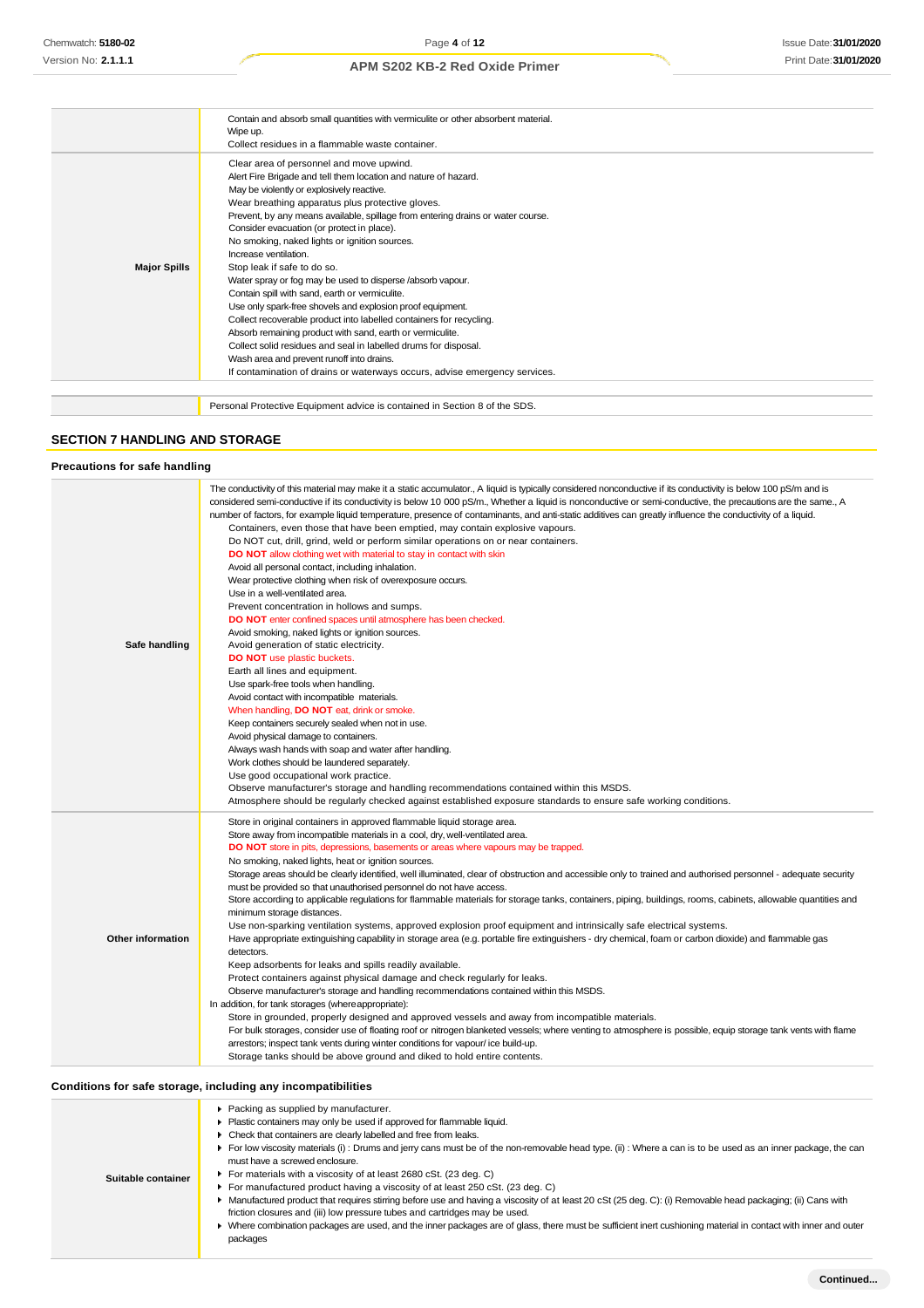In addition, where inner packagings are glass and contain liquids of packing group I there must be sufficient inert absorbent to absorb any spillage, unless the outer packaging is a close fitting moulded plastic box and the substances are not incompatible with the plastic. **Storage incompatibility Avoid storage with reducing agents.**<br>Avoid reaction with oxidising agents **SECTION 8 EXPOSURE CONTROLS / PERSONAL PROTECTION**

#### **Control parameters**

#### **OCCUPATIONAL EXPOSURE LIMITS (OEL)**

**INGREDIENT DATA**

| <b>Source</b>                                                                 | Ingredient                                  | <b>Material name</b> | <b>TWA</b>          | <b>STEL</b>         | Peak          | <b>Notes</b>  |
|-------------------------------------------------------------------------------|---------------------------------------------|----------------------|---------------------|---------------------|---------------|---------------|
| Singapore Permissible<br><b>Exposure Limits of Toxic</b><br><b>Substances</b> | naphtha petroleum, heavy, hydrodesulfurised | Stoddard solvent     | 525 mg/m3 / 100 ppm | Not Available       | Not Available | Not Available |
| Singapore Permissible<br><b>Exposure Limits of Toxic</b><br><b>Substances</b> | red iron oxide                              | Rouge                | $10 \text{ mg/m}$   | Not Available       | Not Available | Not Available |
| Singapore Permissible<br><b>Exposure Limits of Toxic</b><br><b>Substances</b> | xylene                                      | Xylene               | 434 mg/m3 / 100 ppm | 150 mg/m3 / 651 ppm | Not Available | Not Available |

#### **EMERGENCY LIMITS**

| Ingredient                                     | <b>Material name</b>                                                      | TEEL-1              | TEEL-2        | TEEL-3        |
|------------------------------------------------|---------------------------------------------------------------------------|---------------------|---------------|---------------|
| naphtha petroleum, heavy,<br>hydrodesulfurised | Stoddard solvent; (Mineral spirits, 85% nonane and 15% trimethyl benzene) |                     | 350 ppm       | 29500 ppm     |
| red iron oxide                                 | Iron oxide; (Ferric oxide)                                                |                     | 360 mg/m3     | 2200 mg/m3    |
| xylene                                         | Xylenes                                                                   |                     | Not Available | Not Available |
|                                                |                                                                           |                     |               |               |
| Ingredient                                     | <b>Original IDLH</b>                                                      | <b>Revised IDLH</b> |               |               |
| naphtha petroleum, heavy,<br>hydrodesulfurised | 29,500 mg/m3                                                              | 20,000 mg/m3        |               |               |
| red iron oxide                                 | N.E. mg/m3 / N.E. ppm                                                     | $2,500$ mg/m $3$    |               |               |
| 900 ppm<br>1,000 ppm<br>xylene                 |                                                                           |                     |               |               |

#### **Exposure controls**

|                                     | Engineering controls are used to remove a hazard or place a barrier between the worker and the hazard. Well-designed engineering controls can be highly<br>effective in protecting workers and will typically be independent of worker interactions to provide this high level of protection.<br>The basic types of engineering controls are:<br>Process controls which involve changing the way a job activity or process is done to reduce the risk.<br>Enclosure and/or isolation of emission source which keeps a selected hazard "physically" away from the worker and ventilation that strategically "adds" and<br>"removes" air in the work environment. Ventilation can remove or dilute an air contaminant if designed properly. The design of a ventilation system must match<br>the particular process and chemical or contaminant in use.<br>Employers may need to use multiple types of controls to prevent employee overexposure.<br>For flammable liquids and flammable gases, local exhaust ventilation or a process enclosure ventilation system may be required. Ventilation equipment should<br>be explosion-resistant.<br>Air contaminants generated in the workplace possess varying "escape" velocities which, in turn, determine the "capture velocities" of fresh circulating air<br>required to effectively remove the contaminant. |                                  |                                              |
|-------------------------------------|--------------------------------------------------------------------------------------------------------------------------------------------------------------------------------------------------------------------------------------------------------------------------------------------------------------------------------------------------------------------------------------------------------------------------------------------------------------------------------------------------------------------------------------------------------------------------------------------------------------------------------------------------------------------------------------------------------------------------------------------------------------------------------------------------------------------------------------------------------------------------------------------------------------------------------------------------------------------------------------------------------------------------------------------------------------------------------------------------------------------------------------------------------------------------------------------------------------------------------------------------------------------------------------------------------------------------------------------------------------|----------------------------------|----------------------------------------------|
|                                     | Type of Contaminant:                                                                                                                                                                                                                                                                                                                                                                                                                                                                                                                                                                                                                                                                                                                                                                                                                                                                                                                                                                                                                                                                                                                                                                                                                                                                                                                                         |                                  | Air Speed:                                   |
|                                     | solvent, vapours, degreasing etc., evaporating from tank (in still air).                                                                                                                                                                                                                                                                                                                                                                                                                                                                                                                                                                                                                                                                                                                                                                                                                                                                                                                                                                                                                                                                                                                                                                                                                                                                                     |                                  | $0.25 - 0.5$ m/s<br>$(50 - 100)$<br>f/min.)  |
| Appropriate engineering<br>controls | aerosols, fumes from pouring operations, intermittent container filling, low speed conveyer transfers, welding, spray drift, plating acid fumes,<br>pickling (released at low velocity into zone of active generation)                                                                                                                                                                                                                                                                                                                                                                                                                                                                                                                                                                                                                                                                                                                                                                                                                                                                                                                                                                                                                                                                                                                                       |                                  | $0.5 - 1$ m/s<br>$(100 - 200)$<br>$f/min.$ ) |
|                                     | direct spray, spray painting in shallow booths, drum filling, conveyer loading, crusher dusts, gas discharge (active generation into zone of<br>rapid air motion)                                                                                                                                                                                                                                                                                                                                                                                                                                                                                                                                                                                                                                                                                                                                                                                                                                                                                                                                                                                                                                                                                                                                                                                            |                                  | $1-2.5$ m/s<br>$(200 - 500)$<br>$f/min.$ )   |
|                                     | Within each range the appropriate value depends on:                                                                                                                                                                                                                                                                                                                                                                                                                                                                                                                                                                                                                                                                                                                                                                                                                                                                                                                                                                                                                                                                                                                                                                                                                                                                                                          |                                  |                                              |
|                                     | Lower end of the range                                                                                                                                                                                                                                                                                                                                                                                                                                                                                                                                                                                                                                                                                                                                                                                                                                                                                                                                                                                                                                                                                                                                                                                                                                                                                                                                       | Upper end of the range           |                                              |
|                                     | 1: Room air currents minimal or favourable to capture                                                                                                                                                                                                                                                                                                                                                                                                                                                                                                                                                                                                                                                                                                                                                                                                                                                                                                                                                                                                                                                                                                                                                                                                                                                                                                        | 1: Disturbing room air currents  |                                              |
|                                     | 2: Contaminants of low toxicity or of nuisance value only.                                                                                                                                                                                                                                                                                                                                                                                                                                                                                                                                                                                                                                                                                                                                                                                                                                                                                                                                                                                                                                                                                                                                                                                                                                                                                                   | 2: Contaminants of high toxicity |                                              |
|                                     | 3: Intermittent, low production.                                                                                                                                                                                                                                                                                                                                                                                                                                                                                                                                                                                                                                                                                                                                                                                                                                                                                                                                                                                                                                                                                                                                                                                                                                                                                                                             | 3: High production, heavy use    |                                              |
|                                     | 4: Large hood or large air mass in motion                                                                                                                                                                                                                                                                                                                                                                                                                                                                                                                                                                                                                                                                                                                                                                                                                                                                                                                                                                                                                                                                                                                                                                                                                                                                                                                    | 4: Small hood-local control only |                                              |
|                                     | Simple theory shows that air velocity falls rapidly with distance away from the opening of a simple extraction pipe. Velocity generally decreases with the square<br>of distance from the extraction point (in simple cases). Therefore the air speed at the extraction point should be adjusted, accordingly, after reference to<br>distance from the contaminating source. The air velocity at the extraction fan, for example, should be a minimum of 1-2 m/s (200-400 f/min.) for extraction of<br>solvents generated in a tank 2 meters distant from the extraction point. Other mechanical considerations, producing performance deficits within the extraction<br>apparatus, make it essential that theoretical air velocities are multiplied by factors of 10 or more when extraction systems are installed or used.                                                                                                                                                                                                                                                                                                                                                                                                                                                                                                                                 |                                  |                                              |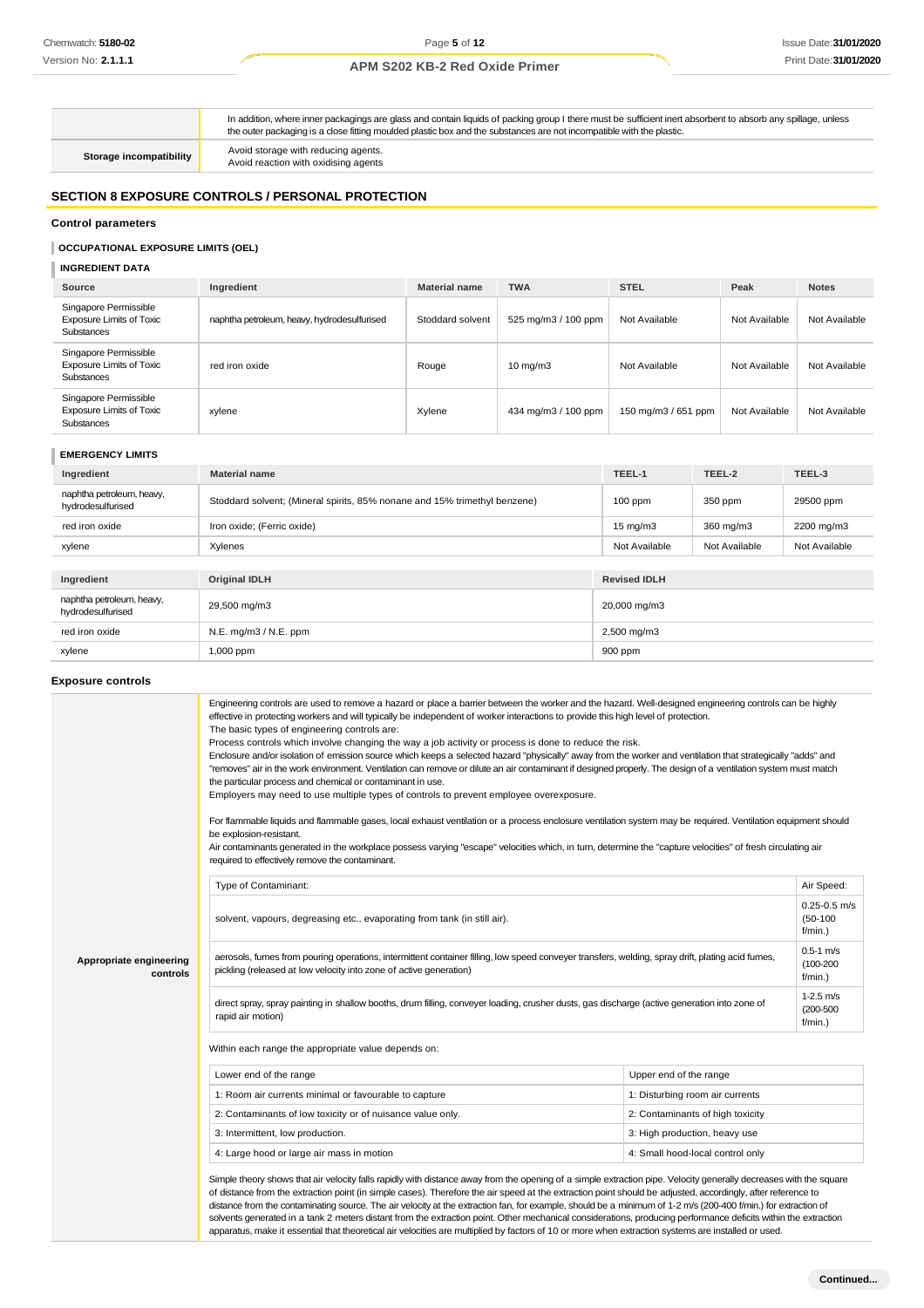| <b>Personal protection</b>   |                                                                                                                                                                                                                                                                                                                                                                                                                                                                                                                                                                                                                                                                                                                                                                                                                                                                                                                                                                                                                                                                                                                                                                                                                                                                                                                                                                                                                                                                                                                                                                                                                                                                                                                                                                                                                                    |  |  |  |
|------------------------------|------------------------------------------------------------------------------------------------------------------------------------------------------------------------------------------------------------------------------------------------------------------------------------------------------------------------------------------------------------------------------------------------------------------------------------------------------------------------------------------------------------------------------------------------------------------------------------------------------------------------------------------------------------------------------------------------------------------------------------------------------------------------------------------------------------------------------------------------------------------------------------------------------------------------------------------------------------------------------------------------------------------------------------------------------------------------------------------------------------------------------------------------------------------------------------------------------------------------------------------------------------------------------------------------------------------------------------------------------------------------------------------------------------------------------------------------------------------------------------------------------------------------------------------------------------------------------------------------------------------------------------------------------------------------------------------------------------------------------------------------------------------------------------------------------------------------------------|--|--|--|
| Eye and face protection      | Safety glasses with side shields.<br>Chemical goggles.<br>Contact lenses may pose a special hazard; soft contact lenses may absorb and concentrate irritants. A written policy document, describing the wearing of<br>lenses or restrictions on use, should be created for each workplace or task. This should include a review of lens absorption and adsorption for the class of<br>chemicals in use and an account of injury experience. Medical and first-aid personnel should be trained in their removal and suitable equipment should be<br>readily available. In the event of chemical exposure, begin eye irrigation immediately and remove contact lens as soon as practicable. Lens should be removed<br>at the first signs of eye redness or irritation - lens should be removed in a clean environment only after workers have washed hands thoroughly. [CDC NIOSH<br>Current Intelligence Bulletin 59], [AS/NZS 1336 or national equivalent]                                                                                                                                                                                                                                                                                                                                                                                                                                                                                                                                                                                                                                                                                                                                                                                                                                                                         |  |  |  |
| <b>Skin protection</b>       | See Hand protection below                                                                                                                                                                                                                                                                                                                                                                                                                                                                                                                                                                                                                                                                                                                                                                                                                                                                                                                                                                                                                                                                                                                                                                                                                                                                                                                                                                                                                                                                                                                                                                                                                                                                                                                                                                                                          |  |  |  |
| <b>Hands/feet protection</b> | Wear chemical protective gloves, e.g. PVC.<br>Wear safety footwear or safety gumboots, e.g. Rubber<br>The selection of suitable gloves does not only depend on the material, but also on further marks of quality which vary from manufacturer to manufacturer. Where<br>the chemical is a preparation of several substances, the resistance of the glove material can not be calculated in advance and has therefore to be checked prior<br>to the application.<br>The exact break through time for substances has to be obtained from the manufacturer of the protective gloves and has to be observed when making a final<br>choice.<br>Suitability and durability of glove type is dependent on usage. Important factors in the selection of gloves include:<br>frequency and duration of contact,<br>chemical resistance of glove material,<br>glove thickness and<br>dexterity<br>Select gloves tested to a relevant standard (e.g. Europe EN 374, US F739, AS/NZS 2161.1 or national equivalent).<br>When prolonged or frequently repeated contact may occur, a glove with a protection class of 5 or higher (breakthrough time greater than 240 minutes<br>according to EN 374, AS/NZS 2161.10.1 or national equivalent) is recommended.<br>When only brief contact is expected, a glove with a protection class of 3 or higher (breakthrough time greater than 60 minutes according to EN 374, AS/NZS<br>2161.10.1 or national equivalent) is recommended.<br>Some glove polymer types are less affected by movement and this should be taken into account when considering gloves for long-term use.<br>Contaminated gloves should be replaced.<br>Gloves must only be wom on clean hands. After using gloves, hands should be washed and dried thoroughly. Application of a non-perfumed moisturiser is<br>recommended. |  |  |  |
| <b>Body protection</b>       | See Other protection below                                                                                                                                                                                                                                                                                                                                                                                                                                                                                                                                                                                                                                                                                                                                                                                                                                                                                                                                                                                                                                                                                                                                                                                                                                                                                                                                                                                                                                                                                                                                                                                                                                                                                                                                                                                                         |  |  |  |
| Other protectio <sub>n</sub> | Overalls.<br>PVC Apron.<br>PVC protective suit may be required if exposure severe.<br>Eyewash unit.<br>Ensure there is ready access to a safety shower.<br>Some plastic personal protective equipment (PPE) (e.g. gloves, aprons, overshoes) are not recommended as they may produce static electricity.<br>For large scale or continuous use wear tight-weave non-static clothing (no metallic fasteners, cuffs or pockets).<br>Non sparking safety or conductive footwear should be considered. Conductive footwear describes a boot or shoe with a sole made from a conductive compound<br>chemically bound to the bottom components, for permanent control to electrically ground the foot an shall dissipate static electricity from the body to reduce the<br>possibility of ignition of volatile compounds. Electrical resistance must range between 0 to 500,000 ohms. Conductive shoes should be stored in lockers close<br>to the room in which they are worn. Personnel who have been issued conductive footwear should not wear them from their place of work to their homes and<br>return.                                                                                                                                                                                                                                                                                                                                                                                                                                                                                                                                                                                                                                                                                                                            |  |  |  |
| <b>Thermal hazards</b>       | Not Available                                                                                                                                                                                                                                                                                                                                                                                                                                                                                                                                                                                                                                                                                                                                                                                                                                                                                                                                                                                                                                                                                                                                                                                                                                                                                                                                                                                                                                                                                                                                                                                                                                                                                                                                                                                                                      |  |  |  |

#### **Recommended material(s)**

**GLOVE SELECTION INDEX**

Glove selection is based on a modified presentation of the:

*"***Forsberg Clothing Performance Index".**

The effect(s) of the following substance(s) are taken into account in the *computer-*

*generated* selection:

APM S202 KB-2 Red Oxide Primer

| <b>Material</b>       | CPI |
|-----------------------|-----|
| <b>BUTYL</b>          | C   |
| <b>BUTYL/NEOPRENE</b> | C   |
| <b>HYPALON</b>        | C   |
| NAT+NEOPR+NITRILE     | C   |
| NATURAL+NEOPRENE      | C   |
| <b>NEOPRENE</b>       | C   |
| NEOPRENE/NATURAL      | C   |
| <b>NITRILE</b>        | C   |
| NITRILE+PVC           | C   |
| PE/EVAL/PE            | C   |
| <b>PVA</b>            | C   |
| <b>PVC</b>            | C   |
| PVDC/PE/PVDC          | C   |
| <b>TEFLON</b>         | C   |
| <b>VITON</b>          | C   |

#### **Respiratory protection**

Type A Filter of sufficient capacity. (AS/NZS 1716 & 1715, EN 143:2000 & 149:2001, ANSI Z88 or national equivalent)

Where the concentration of gas/particulates in the breathing zone, approaches or exceeds the "Exposure Standard" (or ES), respiratory protection is required.

Degree of protection varies with both face-piece and Class of filter; the nature of protection varies with Type of filter.

| <b>Required Minimum</b><br><b>Protection Factor</b> | Half-Face<br>Respirator | <b>Full-Face</b><br>Respirator | <b>Powered Air</b><br>Respirator |
|-----------------------------------------------------|-------------------------|--------------------------------|----------------------------------|
| up to $5 \times ES$                                 | A-AUS / Class 1         | ٠                              | A-PAPR-AUS /<br>Class 1          |
| up to $25 \times ES$                                | Air-line*               | $A-2$                          | A-PAPR-2                         |
| up to $50 \times ES$                                |                         | $A-3$                          | ۰                                |
| $50+ x ES$                                          |                         | Air-line**                     | ٠                                |

\* - Continuous-flow; \*\* - Continuous-flow or positive pressure demand

^ - Full-face

A(All classes) = Organic vapours, B AUS or B1 = Acid gasses, B2 = Acid gas or hydrogen cyanide(HCN), B3 = Acid gas or hydrogen cyanide(HCN), E = Sulfur dioxide(SO2), G = Agricultural chemicals, K = Ammonia(NH3), Hg = Mercury, NO = Oxides of nitrogen, MB = Methyl bromide, AX = Low boiling point organic compounds(below 65 degC)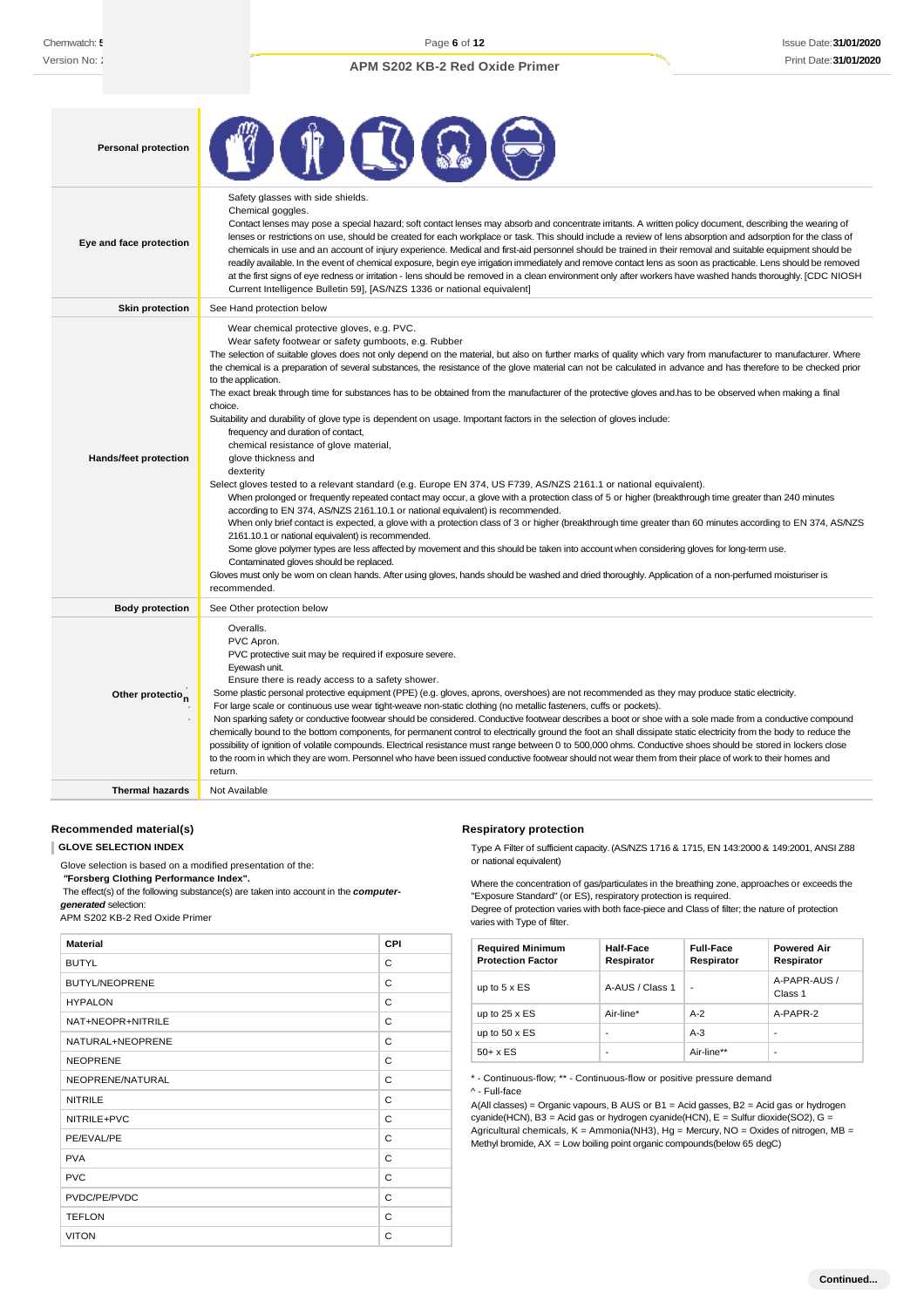\* CPI - Chemwatch Performance Index

A: Best Selection

B: Satisfactory; may degrade after 4 hours continuous immersion

C: Poor to Dangerous Choice for other than short term immersion **NOTE**: As a series of factors will influence the actual performance of the glove, a final

selection must be based on detailed observation. -

\* Where the glove is to be used on a short term, casual or infrequent basis, factors such as "feel" or convenience (e.g. disposability), may dictate a choice of gloves which might otherwise be unsuitable following long-term or frequent use. A qualified practitioner should be consulted.

## **SECTION 9 PHYSICAL AND CHEMICAL PROPERTIES**

## **Information on basic physical and chemical properties**

| Appearance                                      | Coloured flammable liquid with a characteristic odour; does not mix with water. |                                                   |                |
|-------------------------------------------------|---------------------------------------------------------------------------------|---------------------------------------------------|----------------|
|                                                 |                                                                                 |                                                   |                |
| <b>Physical state</b>                           | Liquid                                                                          | Relative density (Water = 1)                      | $-1.2$         |
| Odour                                           | Not Available                                                                   | <b>Partition coefficient</b><br>n-octanol / water | Not Available  |
| <b>Odour threshold</b>                          | Not Available                                                                   | Auto-ignition temperature<br>$(^{\circ}C)$        | Not Available  |
| pH (as supplied)                                | Not Applicable                                                                  | Decomposition<br>temperature                      | Not Available  |
| Melting point / freezing<br>point (°C)          | Not Available                                                                   | <b>Viscosity (cSt)</b>                            | 75-80 KU       |
| Initial boiling point and<br>boiling range (°C) | Not Available                                                                   | Molecular weight (g/mol)                          | Not Applicable |
| Flash point (°C)                                | 23                                                                              | <b>Taste</b>                                      | Not Available  |
| <b>Evaporation rate</b>                         | Not Available                                                                   | <b>Explosive properties</b>                       | Not Available  |
| Flammability                                    | Flammable.                                                                      | <b>Oxidising properties</b>                       | Not Available  |
| Upper Explosive Limit (%)                       | Not Available                                                                   | Surface Tension (dyn/cm or<br>$mN/m$ )            | Not Available  |
| Lower Explosive Limit (%)                       | Not Available                                                                   | <b>Volatile Component (%vol)</b>                  | 50-60          |
| Vapour pressure (kPa)                           | Not Available                                                                   | Gas group                                         | Not Available  |
| Solubility in water (g/L)                       | Immiscible                                                                      | pH as a solution (1%)                             | Not Applicable |
| Vapour density (Air = 1)                        | Not Available                                                                   | VOC g/L                                           | Not Available  |

## **SECTION 10 STABILITY AND REACTIVITY**

| Reactivity                            | See section 7                                                                                                                    |
|---------------------------------------|----------------------------------------------------------------------------------------------------------------------------------|
| <b>Chemical stability</b>             | Unstable in the presence of incompatible materials.<br>Product is considered stable.<br>Hazardous polymerisation will not occur. |
| Possibility of hazardous<br>reactions | See section 7                                                                                                                    |
| <b>Conditions to avoid</b>            | See section 7                                                                                                                    |
| Incompatible materials                | See section 7                                                                                                                    |
| Hazardous decomposition<br>products   | See section 5                                                                                                                    |

## **SECTION 11 TOXICOLOGICAL INFORMATION**

#### **Information on toxicological effects**

|           | Inhalation of vapours may cause drowsiness and dizziness. This may be accompanied by sleepiness, reduced alertness, loss of reflexes, lack of co-ordination,<br>and vertigo.                                  |
|-----------|---------------------------------------------------------------------------------------------------------------------------------------------------------------------------------------------------------------|
|           | There is some evidence to suggest that the material can cause respiratory irritation in some persons. The body's response to such irritation can cause further<br>lung damage.                                |
|           | Inhaling high concentrations of mixed hydrocarbons can cause narcosis, with nausea, vomiting and lightheadedness. Low molecular weight (C2-C12)                                                               |
| Inhaled   | hydrocarbons can irritate mucous membranes and cause incoordination, giddiness, nausea, vertigo, confusion, headache, appetite loss, drowsiness, tremors<br>and stupor.                                       |
|           | Central nervous system (CNS) depression may include general discomfort, symptoms of giddiness, headache, dizziness, nausea, anaesthetic effects, slowed                                                       |
|           | reaction time, slurred speech and may progress to unconsciousness. Serious poisonings may result in respiratory depression and may be fatal.                                                                  |
|           | Inhalation of high concentrations of gas/vapour causes lung irritation with coughing and nausea, central nervous depression with headache and dizziness,<br>slowing of reflexes, fatigue and inco-ordination. |
|           | Inhalation of aerosols (mists, fumes), generated by the material during the course of normal handling, may be harmful.                                                                                        |
|           | Swallowing of the liquid may cause aspiration into the lungs with the risk of chemical pneumonitis; serious consequences may result. (ICSC13733)                                                              |
| Ingestion | Accidental ingestion of the material may be seriously damaging to the health of the individual; animal experiments indicate that ingestion of less than 40 gram<br>may be fatal.                              |
|           | Ingestion of petroleum hydrocarbons can irritate the pharynx, oesophagus, stomach and small intestine, and cause swellings and ulcers of the mucous.                                                          |
|           | Symptoms include a burning mouth and throat; larger amounts can cause nausea and vomiting, narcosis, weakness, dizziness, slow and shallow breathing,<br>abdominal swelling, unconsciousness and convulsions. |
|           |                                                                                                                                                                                                               |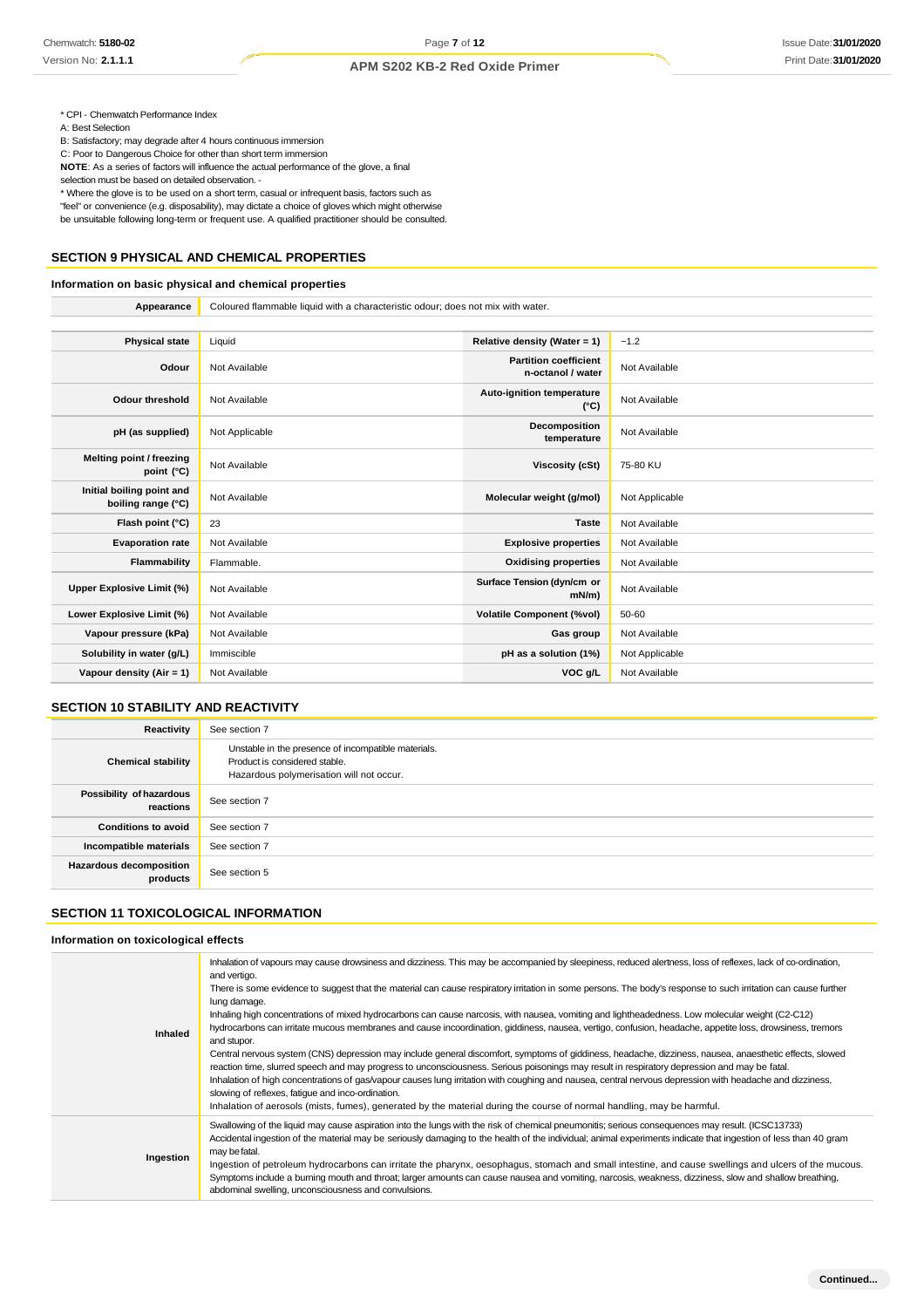| <b>Skin Contact</b>               | Repeated exposure may cause skin cracking, flaking or drying following normal handling and use.<br>Open cuts, abraded or irritated skin should not be exposed to this material<br>Entry into the blood-stream, through, for example, cuts, abrasions or lesions, may produce systemic injury with harmful effects. Examine the skin prior to the use<br>of the material and ensure that any external damage is suitably protected.<br>Skin contact with the material may be harmful; systemic effects may result following absorption.<br>Aromatic hydrocarbons may produce sensitivity and redness of the skin. They are not likely to be absorbed into the body through the skin but branched species<br>are more likely to.<br>The material may cause moderate inflammation of the skin either following direct contact or after a delay of some time. Repeated exposure can cause contact<br>dermatitis which is characterised by redness, swelling and blistering.                                                                                                                                                                                                                                                                                                                                                                                                                                                                                                                                                                                                                                                                                  |                                    |  |
|-----------------------------------|----------------------------------------------------------------------------------------------------------------------------------------------------------------------------------------------------------------------------------------------------------------------------------------------------------------------------------------------------------------------------------------------------------------------------------------------------------------------------------------------------------------------------------------------------------------------------------------------------------------------------------------------------------------------------------------------------------------------------------------------------------------------------------------------------------------------------------------------------------------------------------------------------------------------------------------------------------------------------------------------------------------------------------------------------------------------------------------------------------------------------------------------------------------------------------------------------------------------------------------------------------------------------------------------------------------------------------------------------------------------------------------------------------------------------------------------------------------------------------------------------------------------------------------------------------------------------------------------------------------------------------------------------------|------------------------------------|--|
| Eye                               | Direct eye contact with petroleum hydrocarbons can be painful, and the corneal epithelium may be temporarily damaged. Aromatic species can cause irritation<br>and excessive tear secretion.<br>There is evidence that material may produce eye irritation in some persons and produce eye damage 24 hours or more after instillation. Severe inflammation<br>may be expected with pain.<br>The liquid produces a high level of eye discomfort and is capable of causing pain and severe conjunctivitis. Comeal injury may develop, with possible                                                                                                                                                                                                                                                                                                                                                                                                                                                                                                                                                                                                                                                                                                                                                                                                                                                                                                                                                                                                                                                                                                        |                                    |  |
| Chronic                           | permanent impairment of vision, if not promptly and adequately treated.<br>Prolonged or repeated skin contact may cause drying with cracking, irritation and possible dermatitis following.<br>Substance accumulation, in the human body, may occur and may cause some concern following repeated or long-term occupational exposure.<br>There is some evidence from animal testing that exposure to this material may result in toxic effects to the unborn baby.<br>Constant or exposure over long periods to mixed hydrocarbons may produce stupor with dizziness, weakness and visual disturbance, weight loss and anaemia,<br>and reduced liver and kidney function. Skin exposure may result in drying and cracking and redness of the skin.<br>Immersion of the hands and forearms in white spirits may quickly result in inflammation of the skin and follicles. Workers exposed to white spirit have reported<br>nausea and vomiting and one worker has been reported to develop aplastic anaemia, bone marrow depression and this person later died from septicaemia.<br>Chronic excessive intake of iron have been associated with damage to the liver and pancreas. People with a genetic disposition to poor control over iron are at<br>an increased risk.<br>There has been some concem that this material can cause cancer or mutations but there is not enough data to make an assessment.<br>Exposure to the material for prolonged periods may cause physical defects in the developing embryo (teratogenesis).<br>Chronic solvent inhalation exposures may result in nervous system impairment and liver and blood changes. [PATTYS] |                                    |  |
|                                   |                                                                                                                                                                                                                                                                                                                                                                                                                                                                                                                                                                                                                                                                                                                                                                                                                                                                                                                                                                                                                                                                                                                                                                                                                                                                                                                                                                                                                                                                                                                                                                                                                                                          |                                    |  |
| APM S202 KB-2 Red Oxide<br>Primer | <b>TOXICITY</b><br>Not Available                                                                                                                                                                                                                                                                                                                                                                                                                                                                                                                                                                                                                                                                                                                                                                                                                                                                                                                                                                                                                                                                                                                                                                                                                                                                                                                                                                                                                                                                                                                                                                                                                         | <b>IRRITATION</b><br>Not Available |  |
|                                   |                                                                                                                                                                                                                                                                                                                                                                                                                                                                                                                                                                                                                                                                                                                                                                                                                                                                                                                                                                                                                                                                                                                                                                                                                                                                                                                                                                                                                                                                                                                                                                                                                                                          |                                    |  |
|                                   | <b>TOXICITY</b>                                                                                                                                                                                                                                                                                                                                                                                                                                                                                                                                                                                                                                                                                                                                                                                                                                                                                                                                                                                                                                                                                                                                                                                                                                                                                                                                                                                                                                                                                                                                                                                                                                          | <b>IRRITATION</b>                  |  |
| naphtha petroleum, heavy,         | Dermal (rabbit) LD50: >1900 mg/kg <sup>[1]</sup>                                                                                                                                                                                                                                                                                                                                                                                                                                                                                                                                                                                                                                                                                                                                                                                                                                                                                                                                                                                                                                                                                                                                                                                                                                                                                                                                                                                                                                                                                                                                                                                                         | Not Available                      |  |
| hydrodesulfurised                 | Inhalation (rat) LC50: >1400 ppm/8H[2]                                                                                                                                                                                                                                                                                                                                                                                                                                                                                                                                                                                                                                                                                                                                                                                                                                                                                                                                                                                                                                                                                                                                                                                                                                                                                                                                                                                                                                                                                                                                                                                                                   |                                    |  |
|                                   | Oral (rat) LD50: >4500 mg/kg <sup>[1]</sup>                                                                                                                                                                                                                                                                                                                                                                                                                                                                                                                                                                                                                                                                                                                                                                                                                                                                                                                                                                                                                                                                                                                                                                                                                                                                                                                                                                                                                                                                                                                                                                                                              |                                    |  |
|                                   | <b>TOXICITY</b>                                                                                                                                                                                                                                                                                                                                                                                                                                                                                                                                                                                                                                                                                                                                                                                                                                                                                                                                                                                                                                                                                                                                                                                                                                                                                                                                                                                                                                                                                                                                                                                                                                          | <b>IRRITATION</b>                  |  |
| red iron oxide                    | Oral (rat) LD50: >5,000 mg/kgh <sup>[2]</sup>                                                                                                                                                                                                                                                                                                                                                                                                                                                                                                                                                                                                                                                                                                                                                                                                                                                                                                                                                                                                                                                                                                                                                                                                                                                                                                                                                                                                                                                                                                                                                                                                            | Eye (rabbit): non-irritant         |  |
|                                   | Oral (rat) LD50: >5000 mg/kg <sup>[1]</sup>                                                                                                                                                                                                                                                                                                                                                                                                                                                                                                                                                                                                                                                                                                                                                                                                                                                                                                                                                                                                                                                                                                                                                                                                                                                                                                                                                                                                                                                                                                                                                                                                              | Skin (rabbit): non-irritant 24h    |  |
|                                   |                                                                                                                                                                                                                                                                                                                                                                                                                                                                                                                                                                                                                                                                                                                                                                                                                                                                                                                                                                                                                                                                                                                                                                                                                                                                                                                                                                                                                                                                                                                                                                                                                                                          |                                    |  |
|                                   | <b>TOXICITY</b>                                                                                                                                                                                                                                                                                                                                                                                                                                                                                                                                                                                                                                                                                                                                                                                                                                                                                                                                                                                                                                                                                                                                                                                                                                                                                                                                                                                                                                                                                                                                                                                                                                          | <b>IRRITATION</b>                  |  |
|                                   | Dermal (rabbit) LD50: >1700 mg/kg <sup>[2]</sup>                                                                                                                                                                                                                                                                                                                                                                                                                                                                                                                                                                                                                                                                                                                                                                                                                                                                                                                                                                                                                                                                                                                                                                                                                                                                                                                                                                                                                                                                                                                                                                                                         | Eye (human): 200 ppm irritant      |  |
| xylene                            | Inhalation (rat) LC50: 5000 ppm/4h <sup>[2]</sup>                                                                                                                                                                                                                                                                                                                                                                                                                                                                                                                                                                                                                                                                                                                                                                                                                                                                                                                                                                                                                                                                                                                                                                                                                                                                                                                                                                                                                                                                                                                                                                                                        | Eye (rabbit): 5 mg/24h SEVERE      |  |
|                                   | Oral (rat) LD50: 4300 mg/kgt <sup>[2]</sup>                                                                                                                                                                                                                                                                                                                                                                                                                                                                                                                                                                                                                                                                                                                                                                                                                                                                                                                                                                                                                                                                                                                                                                                                                                                                                                                                                                                                                                                                                                                                                                                                              | Eye (rabbit): 87 mg mild           |  |
|                                   |                                                                                                                                                                                                                                                                                                                                                                                                                                                                                                                                                                                                                                                                                                                                                                                                                                                                                                                                                                                                                                                                                                                                                                                                                                                                                                                                                                                                                                                                                                                                                                                                                                                          | Skin (rabbit):500 mg/24h moderate  |  |
| Legend:                           | 1. Value obtained from Europe ECHA Registered Substances - Acute toxicity 2.* Value obtained from manufacturer's SDS. Unless otherwise specified data<br>extracted from RTECS - Register of Toxic Effect of chemical Substances                                                                                                                                                                                                                                                                                                                                                                                                                                                                                                                                                                                                                                                                                                                                                                                                                                                                                                                                                                                                                                                                                                                                                                                                                                                                                                                                                                                                                          |                                    |  |
|                                   | No significant acute toxicological data identified in literature search.<br>for petroleum:<br>This product contains benzene which is known to cause acute myeloid leukaemia and n-hexane which has been shown to metabolize to compounds which<br>are neuropathic.<br>This product contains toluene. There are indications from animal studies that prolonged exposure to high concentrations of toluene may lead to hearing<br>loss.<br>This product contains ethyl benzene and naphthalene from which there is evidence of tumours in rodents                                                                                                                                                                                                                                                                                                                                                                                                                                                                                                                                                                                                                                                                                                                                                                                                                                                                                                                                                                                                                                                                                                          |                                    |  |

**Carcinogenicity:** Inhalation exposure to mice causes liver tumours, which are not considered relevant to humans. Inhalation exposure to rats causes kidney tumours which are not considered relevant to humans.

**Mutagenicity:** There is a large database of mutagenicity studies on gasoline and gasoline blending streams, which use a wide variety of endpoints and give predominantly negative results. All in vivo studies in animals and recent studies in exposed humans (e.g. petrol service station attendants) have shown

**NAPHTHA PETROLEUM, HEAVY, HYDRODESULFURISED**

negative results in mutagenicityassays. **Reproductive Toxicity:** Repeated exposure of pregnant rats to high concentrations of toluene (around or exceeding 1000 ppm) can cause developmental effects, such as lower birth weight and developmental neurotoxicity, on the foetus. However, in a two-generation reproductive study in rats exposed to gasoline vapour condensate, no adverse effects on the foetus were observed. **Human Effects:** Prolonged/ repeated contact may cause defatting of the skin which can lead to dermatitis and may make the skin more susceptible to irritation and penetration by other materials. Lifetime exposure of rodents to gasoline produces carcinogenicity although the relevance to humans has been questioned. Gasoline induces kidney cancer

in male rats as a consequence of accumulation of the alpha2-microglobulin protein in hyaline droplets in the male (but not female) rat kidney. Such abnormal accumulation represents lysosomal overload and leads to chronic renal tubular cell degeneration, accumulation of cell debris, mineralisation of renal medullary tubules and necrosis. A sustained regenerative proliferation occurs in epithelial cells with subsequent neoplastic transformation with continued exposure. The alpha2-microglobulin is produced under the influence of hormonal controls in male rats but not in females and, more importantly, not inhumans.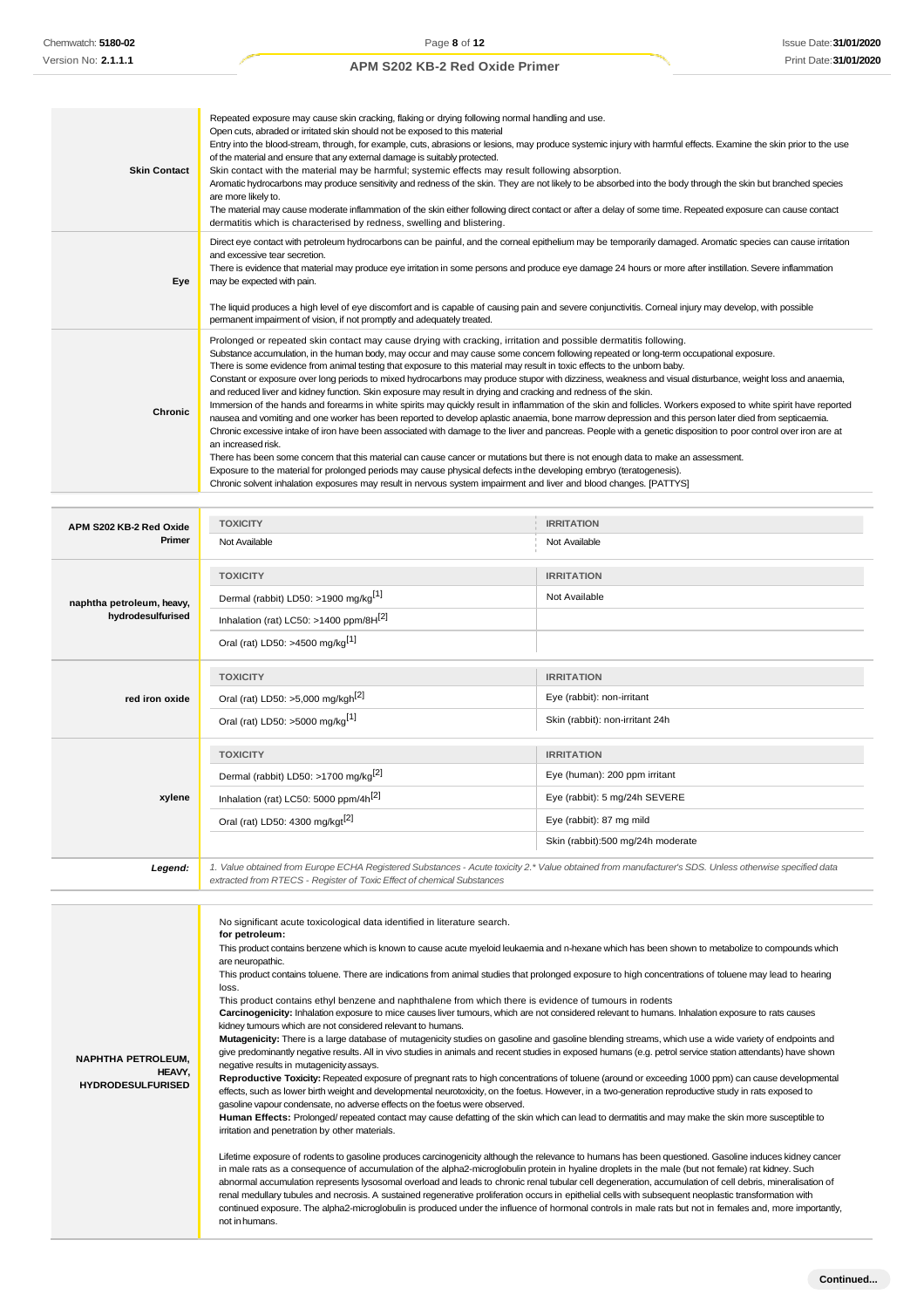| <b>XYLENE</b>                                                                                                                                                                 | The material may produce severe irritation to the eye causing pronounced inflammation. Repeated or prolonged exposure to irritants may produce<br>conjunctivitis.<br>The material may cause skin irritation after prolonged or repeated exposure and may produce on contact skin redness, swelling, the production of vesicles,<br>scaling and thickening of the skin.<br>The substance is classified by IARC as Group 3:<br><b>NOT</b> classifiable as to its carcinogenicity to humans.<br>Evidence of carcinogenicity may be inadequate or limited in animal testing.<br>Reproductive effector in rats |                                 |         |  |
|-------------------------------------------------------------------------------------------------------------------------------------------------------------------------------|-----------------------------------------------------------------------------------------------------------------------------------------------------------------------------------------------------------------------------------------------------------------------------------------------------------------------------------------------------------------------------------------------------------------------------------------------------------------------------------------------------------------------------------------------------------------------------------------------------------|---------------------------------|---------|--|
| <b>Acute Toxicity</b>                                                                                                                                                         | Q                                                                                                                                                                                                                                                                                                                                                                                                                                                                                                                                                                                                         | Carcinogenicity                 | $\circ$ |  |
| <b>Skin Irritation/Corrosion</b>                                                                                                                                              | $\circ$                                                                                                                                                                                                                                                                                                                                                                                                                                                                                                                                                                                                   | Reproductivity                  | O       |  |
| <b>Serious Eye</b><br>Damage/Irritation                                                                                                                                       | Q                                                                                                                                                                                                                                                                                                                                                                                                                                                                                                                                                                                                         | <b>STOT - Single Exposure</b>   | ✔       |  |
| <b>Respiratory or Skin</b><br>sensitisation                                                                                                                                   | ⊚                                                                                                                                                                                                                                                                                                                                                                                                                                                                                                                                                                                                         | <b>STOT - Repeated Exposure</b> | O       |  |
| <b>Mutagenicity</b>                                                                                                                                                           | $\circ$                                                                                                                                                                                                                                                                                                                                                                                                                                                                                                                                                                                                   | <b>Aspiration Hazard</b>        | ✔       |  |
| $\blacktriangleright$ - Data required to make classification available<br>Legend:<br>$\blacktriangleright$ – Data available but does not fill the criteria for classification |                                                                                                                                                                                                                                                                                                                                                                                                                                                                                                                                                                                                           |                                 |         |  |

#### *– Data Not Available to makeclassification*

#### **SECTION 12 ECOLOGICAL INFORMATION**

#### **Toxicity**

Toxic to aquatic organisms, may cause long-term adverse effects in the aquatic environment.

Do NOT allow product to come in contact with surface waters or to intertidal areas below the mean high water mark. Do not contaminate water when cleaning equipment or disposing of equipment wash-waters.

Wastes resulting from use of the product must be disposed of on site or at approved waste sites.

When spilled this product may act as a typical oil, causing a film, sheen, emulsion or sludge at or beneath the surface of the body of water. The oil film on water surface may physically affect the aquatic organisms, due to the interruption of the

oxygen transfer between the air and the water

Oils of any kind can cause:

For Xylenes:

- drowning of water-fowl due to lack of buoyancy, loss of insulating capacity of feathers, starvation and vulnerability to predators due to lack of mobility
- lethal effects on fish by coating gill surfaces, preventing respiration

asphyxiation of benthic life forms when floating masses become engaged with surface debris and settle on the bottom and

adverse aesthetic effects of fouled shoreline and beaches

In case of accidental releases on the soil, a fine film is formed on the soil, which prevents the plant respiration process and the soil particle saturation. It may cause deep water infestation. For Aromatic Substances Series:

Environmental Fate: Large, molecularly complex polycyclic aromatic hydrocarbons, or PAHs, are persistent in the environment longer than smaller PAHs.

Atmospheric Fate: PAHs are 'semi-volatile substances" which can move between the atmosphere and the Earth's surface in repeated, temperature-driven cycles of deposition and volatilization. Terrestrial Fate: BTEX compounds have the potential to move through soil and contaminate ground water, and their vapors are highly flammable and explosive.

Ecotoxicity - Within an aromatic series, acute toxicity increases with increasing alkyl substitution on the aromatic nucleus. The order of most toxic to least in a study using grass shrimp and brown shrimp was dimethylnaphthalenes > methylnaphthalenes >naphthalenes. Anthrcene is a phototoxic PAH. UV light greatly increases the toxicity of anthracene to bluegill sunfish. Biological resources in strong sunlight are at more risk than those that are not. PAHs in general are more frequently associated with chronic risks.

log Koc : 2.05-3.08; Koc : 25.4-204; Half-life (hr) air : 0.24-42; Half-life (hr) H2O surface water : 24-672; Half-life (hr) H2O ground : 336-8640; Half-life (hr) soil : 52-672; Henry's Pa m3 /mol : 637-879; Henry's atm m3 /mol - 7.68E-03; BOD 5 if unstated - 1.4,1%; COD - 2.56,13% ThOD - 3.125 : BCF : 23; log BCF : 1.17-2.41.

Environmental Fate: Most xylenes released to the environment will occur in the atmosphere and volatilisation is the dominant environmental fate process. Soil - Xylenes are expected to have moderate mobility in soil evaporating rapidly from soil surfaces. The extent of the degradation is expected to depend on its concentration, residence time in the soil, the nature of the soil, and whether resident microbial populations have been acclimated. Xylene can remain below the soil surface for several days and may travel through the soil profile and enter groundwater. Soil and water microbes may transform it into other, less harmful compounds, although this happens slowly. It is not clear how long xylene remains trapped deep underground in soil or groundwater, but it may be months or years.

Atmospheric Fate: Xylene evaporates quickly into the air from surface soil and water and can remain in the air for several days until it is broken down by sunlight into other less harmful chemicals. In the ambient atmosphere, xylenes are expected to exist solely in the vapour phase. Xylenes are degraded in the atmosphere with an estimated atmospheric lifetime of about 0.5 to 2 days. Xylene may contribute to photochemical smog formation. p-Xylene has a moderately high photochemical reactivity under smog conditions, higher than the other xylene isomers. The photooxidation of p-xylene results in the production of carbon monoxide, formaldehyde, glyoxal, methylglyoxal, 3-methylbenzylnitrate, m-tolualdehyde, 4-nitro-3-xylene, 5-nitro-3-xylene, 2,6-dimethyl-p-benzoquinone, 2,4 dimethylphenol, 6-nitro-2,4-dimethylphenol, 2,6-dimethylphenol, and 4-nitro-2,6-dimethylphenol.

Aquatic Fate: p-xylene may adsorb to suspended solids and sediment in water and is expected to volatilise from water surfaces. Estimated volatilisation half-lives for a model river and model lake are 3 hours and 4 days, respectively. Measurements taken from goldfish, eels and clams indicate that bioconcentration in aquatic organisms is low. Photo-oxidation in the presence of humic acids may play an important role in the abiotic degradation of p-xylene. p-Xylene is biodegradable and has been observed to degrade in pond water however; it is unclear if it degrades in surface waters. p-Xylene has been observed to degrade in anaerobic and aerobic groundwater; however, it is known to persist for many years in groundwater, at least at sites where the concentration might have been quite high. Ecotoxicity: Xylenes are slightly toxic to fathead minnow, rainbow trout and bluegill and not acutely toxic to water fleas. For Photobacterium phosphoreum EC50 (24 h): 0.0084 mg/L. and Gammarus lacustris LC50 (48 h): 0.6 mg/L.

**DO NOT** discharge into sewer or waterways.

#### **Persistence and degradability**

| Ingredient | Persistence: Water/Soil     | Persistence: Air              |
|------------|-----------------------------|-------------------------------|
| xylene     | HIGH (Half-life = 360 days) | LOW (Half-life $= 1.83$ days) |
|            |                             |                               |

#### **Bioaccumulative potential**

| Ingredient | <b>Bioaccumulation</b> |
|------------|------------------------|
| xylene     | $MEDIUM (BCF = 740)$   |
|            |                        |

## **Mobility in soil**

| Ingredient | <b>Mobility</b>                       |
|------------|---------------------------------------|
|            | No Data available for all ingredients |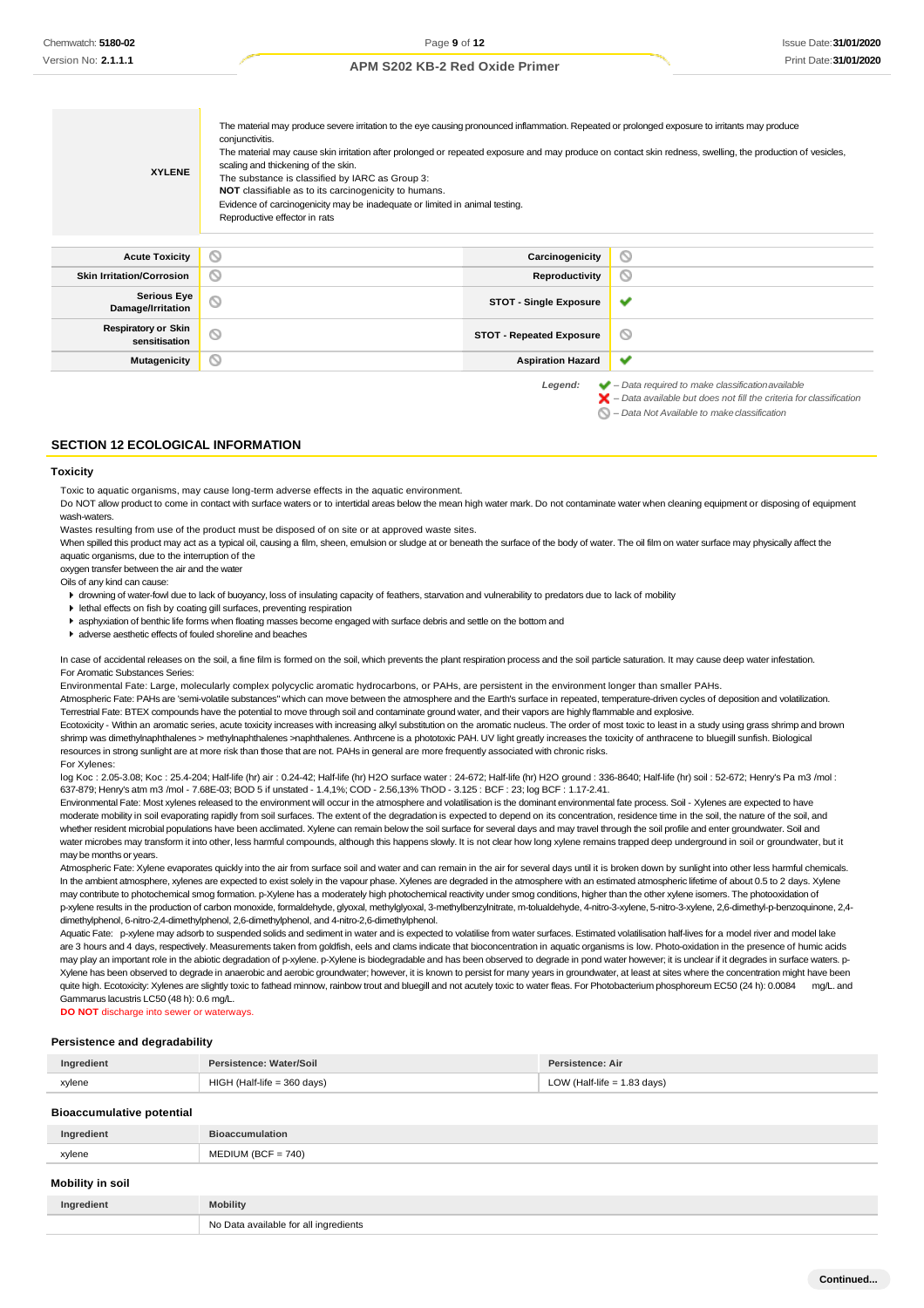## **SECTION 13 DISPOSAL CONSIDERATIONS**

| Waste treatment methods         |                                                                                                                                                                                                                                                                                                                                                                                                                                                                                                                                                                                                                                                                                                                                                                                                                                                                                                                                                                                                                                                                                                                                                                                                                                                                                                                                                                                                                                                                                                                                                                                                        |
|---------------------------------|--------------------------------------------------------------------------------------------------------------------------------------------------------------------------------------------------------------------------------------------------------------------------------------------------------------------------------------------------------------------------------------------------------------------------------------------------------------------------------------------------------------------------------------------------------------------------------------------------------------------------------------------------------------------------------------------------------------------------------------------------------------------------------------------------------------------------------------------------------------------------------------------------------------------------------------------------------------------------------------------------------------------------------------------------------------------------------------------------------------------------------------------------------------------------------------------------------------------------------------------------------------------------------------------------------------------------------------------------------------------------------------------------------------------------------------------------------------------------------------------------------------------------------------------------------------------------------------------------------|
| Product / Packaging<br>disposal | Legislation addressing waste disposal requirements may differ by country, state and/ or territory. Each user must refer to laws operating in their area. In some<br>areas, certain wastes must be tracked.<br>A Hierarchy of Controls seems to be common - the user should investigate:<br>• Reduction<br>$\blacktriangleright$ Reuse<br>$\triangleright$ Recycling<br>• Disposal (if all else fails)<br>This material may be recycled if unused, or if it has not been contaminated so as to make it unsuitable for its intended use. If it has been contaminated, it may be<br>possible to reclaim the product by filtration, distillation or some other means. Shelf life considerations should also be applied in making decisions of this type.<br>Note that properties of a material may change in use, and recycling or reuse may not always be appropriate.<br>DO NOT allow wash water from cleaning or process equipment to enter drains.<br>It may be necessary to collect all wash water for treatment before disposal.<br>In all cases disposal to sewer may be subject to local laws and regulations and these should be considered first.<br>• Where in doubt contact the responsible authority.<br>Recycle wherever possible.<br>► Consult manufacturer for recycling options or consult local or regional waste management authority for disposal if no suitable treatment or disposal facility<br>can be identified.<br>▶ Dispose of by: burial in a land-fill specifically licenced to accept chemical and / or pharmaceutical wastes or Incineration in a licenced apparatus (after |
|                                 | admixture with suitable combustible material).<br>Decontaminate empty containers. Observe all label safequards until containers are cleaned and destroyed.                                                                                                                                                                                                                                                                                                                                                                                                                                                                                                                                                                                                                                                                                                                                                                                                                                                                                                                                                                                                                                                                                                                                                                                                                                                                                                                                                                                                                                             |
|                                 |                                                                                                                                                                                                                                                                                                                                                                                                                                                                                                                                                                                                                                                                                                                                                                                                                                                                                                                                                                                                                                                                                                                                                                                                                                                                                                                                                                                                                                                                                                                                                                                                        |

## **SECTION 14 TRANSPORT INFORMATION**

## **Labels Required**

|                         | <b>HARRISON</b> |
|-------------------------|-----------------|
| <b>Marine Pollutant</b> |                 |

## **Land transport (UN)**

| <b>UN number</b>             | 1263                                                                                                                                                                                          |  |  |  |
|------------------------------|-----------------------------------------------------------------------------------------------------------------------------------------------------------------------------------------------|--|--|--|
| Packing group                | Ш                                                                                                                                                                                             |  |  |  |
|                              |                                                                                                                                                                                               |  |  |  |
| UN proper shipping name      | PAINT (including paint, lacquer, enamel, stain, shellac, varnish, polish, liquid filler and liquid lacquer base) or PAINT RELATED MATERIAL (including paint<br>thinning or reducing compound) |  |  |  |
| <b>Environmental hazard</b>  | No relevant data                                                                                                                                                                              |  |  |  |
| Transport hazard class(es)   | 3<br>Class<br>Subrisk<br>Not Applicable                                                                                                                                                       |  |  |  |
| Special precautions for user | Special provisions<br>163;223;367<br>Limited quantity<br>5L                                                                                                                                   |  |  |  |

## **Air transport (ICAO-IATA / DGR)**

| <b>UN number</b>             | 1263                                                                                                                                                                                         |                                                                                                             |                                                                     |  |
|------------------------------|----------------------------------------------------------------------------------------------------------------------------------------------------------------------------------------------|-------------------------------------------------------------------------------------------------------------|---------------------------------------------------------------------|--|
| Packing group                | Ш                                                                                                                                                                                            |                                                                                                             |                                                                     |  |
| UN proper shipping name      | Paint (including paint, lacquer, enamel, stain, shellac, varnish, polish, liquid filler and liquid lacquer base); Paint related material (including paint thinning or<br>reducing compounds) |                                                                                                             |                                                                     |  |
| <b>Environmental hazard</b>  | No relevant data                                                                                                                                                                             |                                                                                                             |                                                                     |  |
| Transport hazard class(es)   | <b>ICAO/IATA Class</b><br>ICAO / IATA Subrisk<br><b>ERG Code</b>                                                                                                                             | 3<br>Not Applicable<br>3L                                                                                   |                                                                     |  |
| Special precautions for user | Special provisions<br>Cargo Only Packing Instructions<br>Cargo Only Maximum Qty / Pack<br>Passenger and Cargo Packing Instructions<br>Passenger and Cargo Maximum Qty / Pack                 | Passenger and Cargo Limited Quantity Packing Instructions<br>Passenger and Cargo Limited Maximum Qty / Pack | A3 A72 A192<br>366<br>220L<br>355<br>60L<br>Y344<br>10 <sub>L</sub> |  |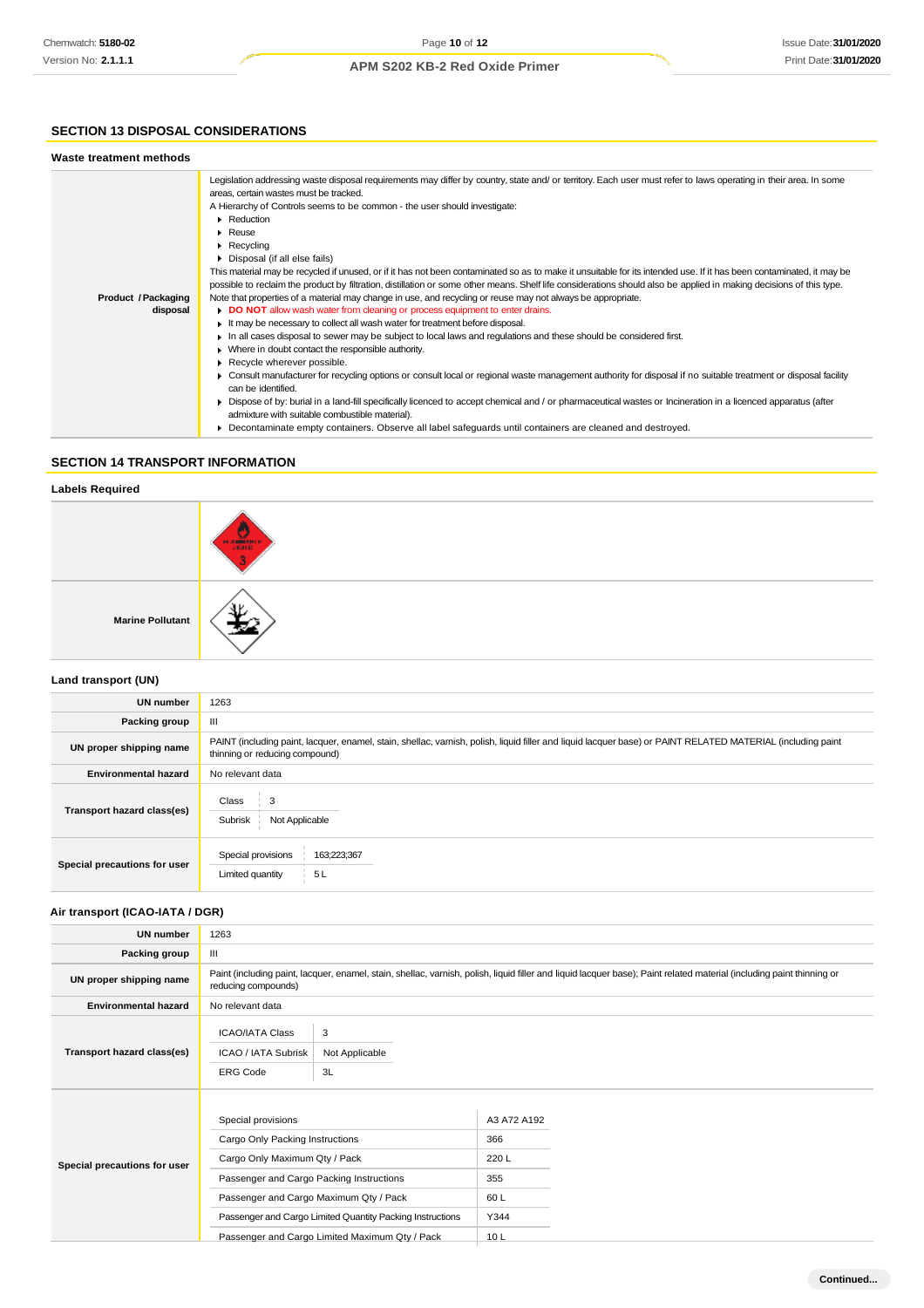#### **Sea transport (IMDG-Code / GGVSee)**

| <b>UN number</b>             | 1263                                                                                                                                                                                          |  |  |  |
|------------------------------|-----------------------------------------------------------------------------------------------------------------------------------------------------------------------------------------------|--|--|--|
| Packing group                | Ш                                                                                                                                                                                             |  |  |  |
| UN proper shipping name      | PAINT (including paint, lacquer, enamel, stain, shellac, varnish, polish, liquid filler and liquid lacquer base) or PAINT RELATED MATERIAL (including paint<br>thinning or reducing compound) |  |  |  |
| <b>Environmental hazard</b>  | Not Applicable                                                                                                                                                                                |  |  |  |
| Transport hazard class(es)   | <b>IMDG Class</b><br>3<br><b>IMDG Subrisk</b><br>Not Applicable                                                                                                                               |  |  |  |
| Special precautions for user | <b>EMS Number</b><br>$F-E$ . S-E<br>163 223 955<br>Special provisions<br><b>Limited Quantities</b><br>5 L                                                                                     |  |  |  |

## **Transport in bulk according to Annex II of MARPOL 73 / 78 and the IBC code**

| Source                                                                                | Ingredient                                  | <b>Pollution Category</b> |
|---------------------------------------------------------------------------------------|---------------------------------------------|---------------------------|
| IMO MARPOL 73/78 (Annex<br>II) - List of Noxious Liquid<br>Substances Carried in Bulk | naphtha petroleum, heavy, hydrodesulfurised |                           |
| IMO MARPOL 73/78 (Annex<br>II) - List of Noxious Liquid<br>Substances Carried in Bulk | xylene                                      | N                         |

## **SECTION 15 REGULATORY INFORMATION**

**Safety, health and environmental regulations / legislation specific for the substance or mixture**

## **NAPHTHA PETROLEUM, HEAVY, HYDRODESULFURISED(64742-82-1) IS FOUND ON THE FOLLOWING REGULATORY LISTS**

Singapore Permissible Exposure Limits of Toxic Substances

#### **RED IRON OXIDE(1309-37-1) IS FOUND ON THE FOLLOWING REGULATORY LISTS**

International Agency for Research on Cancer (IARC) - Agents Classified by the IARC Monographs

#### **XYLENE(1330-20-7) IS FOUND ON THE FOLLOWING REGULATORY LISTS**

International Agency for Research on Cancer (IARC) - Agents Classified by the IARC Monographs

Singapore Permissible Exposure Limits of Toxic Substances

Singapore Permissible Exposure Limits of Toxic Substances

| <b>National Inventory</b>               | <b>Status</b>                                                                                                                                                                            |
|-----------------------------------------|------------------------------------------------------------------------------------------------------------------------------------------------------------------------------------------|
| Australia - AICS                        | Υ                                                                                                                                                                                        |
| Canada - DSL                            | Y                                                                                                                                                                                        |
| Canada - NDSL                           | N (red iron oxide; xylene; naphtha petroleum, heavy, hydrodesulfurised)                                                                                                                  |
| China - IECSC                           | Υ                                                                                                                                                                                        |
| Europe - EINEC / ELINCS /<br><b>NLP</b> | Υ                                                                                                                                                                                        |
| Japan - ENCS                            | N (naphtha petroleum, heavy, hydrodesulfurised)                                                                                                                                          |
| Korea - KECI                            | Y                                                                                                                                                                                        |
| New Zealand - NZIoC                     | Υ                                                                                                                                                                                        |
| Philippines - PICCS                     | Υ                                                                                                                                                                                        |
| USA - TSCA                              | Y                                                                                                                                                                                        |
| Legend:                                 | Y = All ingredients are on the inventory N = Not determined or one or more ingredients are not on the inventory and are not exempt from listing(see specific<br>ingredients in brackets) |

## **SECTION 16 OTHER INFORMATION**

#### **Other information**

#### **Ingredients with multiple cas numbers**

| Name                                           | <b>CAS No</b>           |
|------------------------------------------------|-------------------------|
| naphtha petroleum, heavy,<br>hydrodesulfurised | 64742-82-1., 8052-41-3. |
| red iron oxide                                 | 1309-37-1, 1332-37-2    |

Classification of the preparation and its individual components has drawn on official and authoritative sources as well as independent review by the Chemwatch Classification committee using available literature references.

A list of reference resources used to assist the committee may be found at: [www.chemwatch.net](http://www.chemwatch.net/)

The (M)SDS is a Hazard Communication tool and should be used to assist in the Risk Assessment. Many factors determine whether the reported Hazards are Risks in the workplace or other settings. Risks may be determined by reference to Exposures Scenarios. Scale of use, frequency of use and current or available engineering controls must be considered.